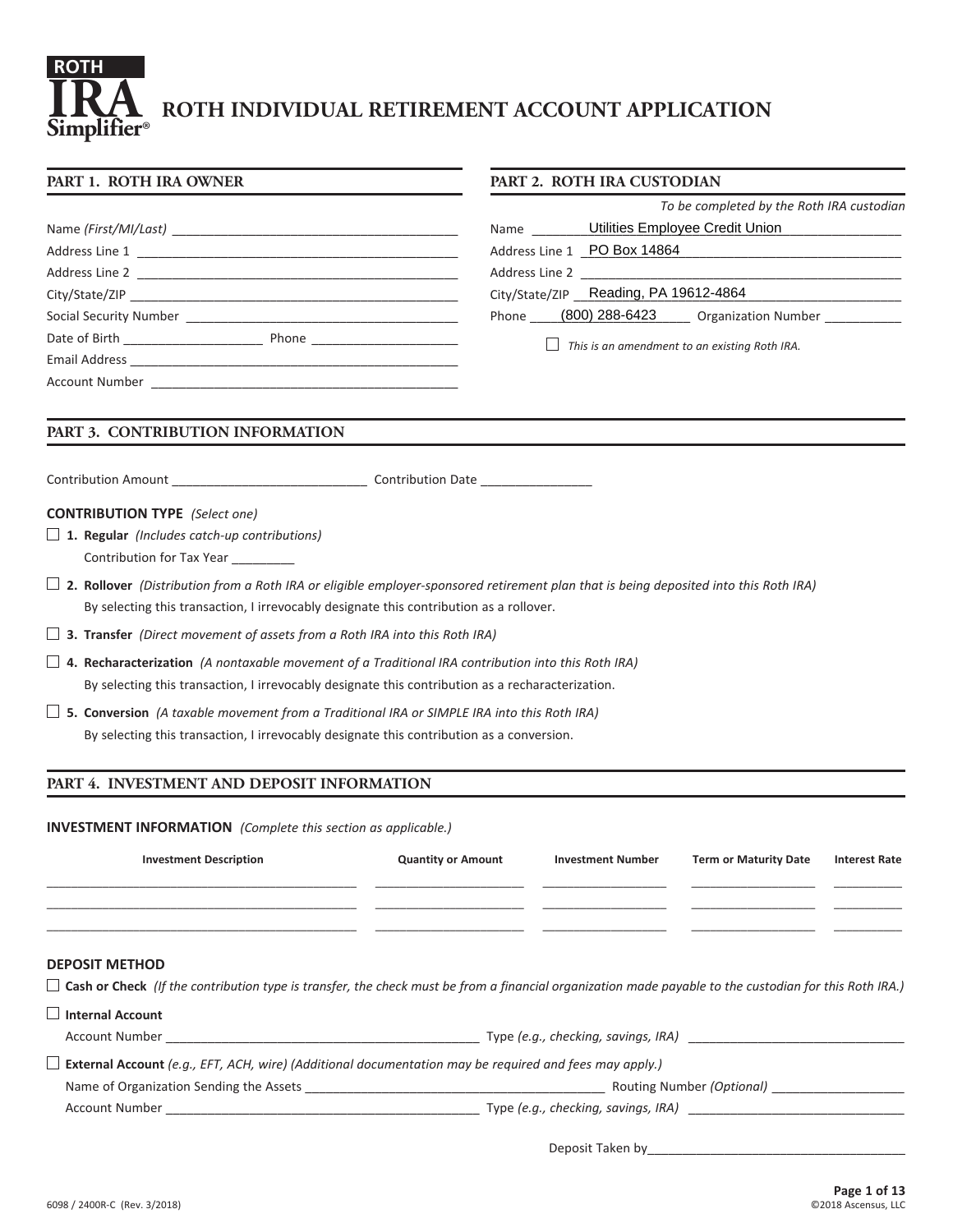#### **PART 5. BENEFICIARY DESIGNATION**

I designate that upon my death, the assets in this account be paid to the beneficiaries named below. The interest of any beneficiary that predeceases me terminates completely, and the percentage share of any remaining beneficiaries will be increased on a pro rata basis. If no beneficiaries are named, my estate will be my beneficiary.

 $\Box$  I elect not to designate beneficiaries at this time and understand that I may designate beneficiaries at a later date.

**PRIMARY BENEFICIARIES** *(The total percentage designated must equal 100%. If more than one beneficiary is designated and no percentages are indicated, the beneficiaries will be deemed to own equal share percentages in the Roth IRA.)*

|         |                                    | City/State/ZIP                                                      |
|---------|------------------------------------|---------------------------------------------------------------------|
|         | Date of Birth <b>Exercise 2018</b> | Relationship _____________________                                  |
|         |                                    | Tax ID (SSN/TIN) Percent Designated                                 |
|         |                                    |                                                                     |
| Address |                                    |                                                                     |
|         | City/State/ZIP                     |                                                                     |
|         | Date of Birth <b>Exercise 2018</b> |                                                                     |
|         |                                    | Tax ID (SSN/TIN) ______________________________ Percent Designated_ |

**CONTINGENT BENEFICIARIES** *(The total percentage designated must equal 100%. If more than one beneficiary is designated and no percentages are indicated, the beneficiaries will be deemed to own equal share percentages in the Roth IRA. The balance in the account will be payable to these beneficiaries if all primary beneficiaries have predeceased the Roth IRA owner.)*

|                                 |                                                                                                                                                                                                                                |                                    | City/State/ZIP                      |
|---------------------------------|--------------------------------------------------------------------------------------------------------------------------------------------------------------------------------------------------------------------------------|------------------------------------|-------------------------------------|
| Date of Birth _________________ |                                                                                                                                                                                                                                |                                    | Relationship ____________________   |
|                                 | Tax ID (SSN/TIN) Percent Designated                                                                                                                                                                                            |                                    | Tax ID (SSN/TIN) Percent Designated |
|                                 |                                                                                                                                                                                                                                |                                    |                                     |
|                                 | Address and the contract of the contract of the contract of the contract of the contract of the contract of the contract of the contract of the contract of the contract of the contract of the contract of the contract of th |                                    |                                     |
|                                 | City/State/ZIP and the contract of the contract of the contract of the contract of the contract of the contract of the contract of the contract of the contract of the contract of the contract of the contract of the contrac | City/State/ZIP                     |                                     |
|                                 |                                                                                                                                                                                                                                | Date of Birth <b>Exercise 2018</b> | Relationship ___________________    |
|                                 | Tax ID (SSN/TIN) Percent Designated                                                                                                                                                                                            |                                    | Tax ID (SSN/TIN) Percent Designated |

 $\Box$  Check here if additional beneficiaries are listed on an attached addendum. Total number of addendums attached to this Roth IRA

#### **PART 6. SPOUSAL CONSENT**

*Spousal consent should be considered if either the trust or the residence of the Roth IRA owner is located in a community or marital property state.*

#### **CURRENT MARITAL STATUS**

- **I Am Not Married –** I understand that if I become married in the future, I should review the requirements for spousal consent.
- **I Am Married –** I understand that if I choose to designate a primary beneficiary other than or in addition to my spouse, my spouse should sign below.

#### **CONSENT OF SPOUSE**

I am the spouse of the above-named Roth IRA owner. I acknowledge that I have received a fair and reasonable disclosure of my spouse's property and financial obligations. Because of the important tax consequences of giving up my interest in this Roth IRA, I have been advised to see a tax professional.

I hereby relinquish any interest that I may have in this Roth IRA and consent to the beneficiary designation indicated above. I assume full responsibility for any adverse consequences that may result.

| Signature of Spouse | Date (mm/dd/yyyy) |
|---------------------|-------------------|
|                     |                   |

# **PART 7. SIGNATURES**

#### *Important: Please read before signing.*

I understand the eligibility requirements for the type of Roth IRA contribution I am making, and I state that I do qualify to make the contribution. I have received a copy of the Roth IRA Application, 5305‑RA Custodial Account Agreement, the Financial Disclosure, and the Disclosure Statement. I understand that the terms and conditions that apply to this Roth IRA are contained in this Application and the Custodial Account Agreement. I agree to be bound by those terms and conditions. Within seven days from the date I open this Roth IRA I may revoke it without penalty by mailing or delivering a written notice to the custodian.

I assume complete responsibility for

- determining that I am eligible for a Roth IRA each year I make a contribution,
- ensuring that all contributions I make are within the limits set forth by the tax laws, and
- the tax consequences of any contributions (including rollover contributions and conversions) and distributions.

| Signature of Roth IRA Owner | Date (mm/dd/yyyy) |
|-----------------------------|-------------------|
| Х                           |                   |
| Signature of Witness        | Date (mm/dd/yyyy) |
|                             |                   |
| Signature of Custodian      | Date (mm/dd/yyyy) |
|                             | $D_{200}$ 2 of 12 |

Signature of Witness **Date** (mm/dd/yyyy)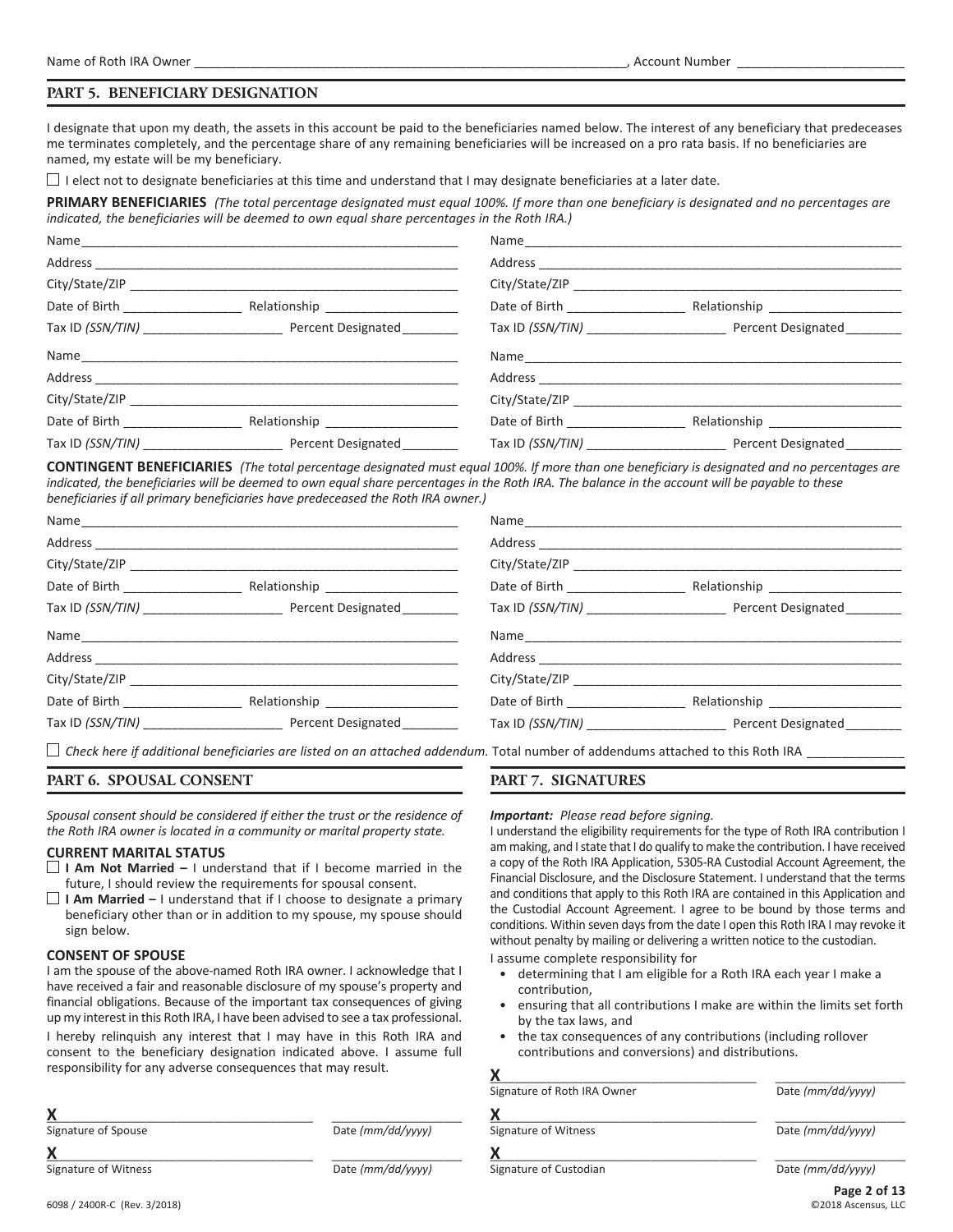# **ROTH INDIVIDUAL RETIREMENT CUSTODIAL ACCOUNT AGREEMENT**

Form 5305-RA under section 408A of the Internal Revenue Code. For example of the Internal Revenue Code. For example 2017)

The depositor named on the application is establishing a Roth individual retirement account (Roth IRA) under section 408A to provide for his or her retirement and for the support of his or her beneficiaries after death.

The custodian named on the application has given the depositor the disclosure statement required by Regulations section 1.408‑6.

The depositor has assigned the custodial account the sum indicated on the application.

The depositor and the custodian make the following agreement:

#### **ARTICLE I**

Except in the case of a qualified rollover contribution described in section 408A(e) or a recharacterized contribution described in section 408A(d)(6), the custodian will accept only cash contributions up to \$5,500 per year for 2013 through 2017. For individuals who have reached the age of 50 by the end of the year, the contribution limit is increased to \$6,500 per year for tax years 2013 through 2017. For years after 2017, these limits will be increased to reflect a cost-of-living adjustment, if any.

#### **ARTICLE II**

- 1. The annual contribution limit described in Article I is gradually reduced to \$0 for higher income levels. For a depositor who is single or treated as a single, the annual contribution is phased out between adjusted gross income (AGI) of \$118,000 and \$133,000; for a married depositor filing jointly, between AGI of \$186,000 and \$196,000; and for a married depositor filing separately, between AGI of \$0 and \$10,000. These phase-out ranges are for 2017. For years after 2017, the phase-out ranges, except for the \$0 to \$10,000 range, will be increased to reflect a cost-of-living adjustment, if any. Adjusted gross income is defined in section 408A(c)(3).
- 2. In the case of a joint return, the AGI limits in the preceding paragraph apply to the combined AGI of the depositor and his or her spouse.

# **ARTICLE III**

The depositor's interest in the balance in the custodial account is nonforfeitable.

#### **ARTICLE IV**

- 1. No part of the custodial account funds may be invested in life insurance contracts, nor may the assets of the custodial account be commingled with other property except in a common trust fund or common investment fund (within the meaning of section 408(a)(5)).
- 2. No part of the custodial account funds may be invested in collectibles (within the meaning of section 408(m)) except as otherwise permitted by section 408(m)(3), which provides an exception for certain gold, silver, and platinum coins, coins issued under the laws of any state, and certain bullion.

# **ARTICLE V**

- 1. If the depositor dies before his or her entire interest is distributed to him or her and the depositor's surviving spouse is not the designated beneficiary, the remaining interest will be distributed in accordance with paragraph (a) below or, if elected or there is no designated beneficiary, in accordance with paragraph (b) below:
	- (a) The remaining interest will be distributed, starting by the end of the calendar year following the year of the depositor's death, over the designated beneficiary's remaining life expectancy as determined in the year following the death of the depositor.
	- (b) The remaining interest will be distributed by the end of the calendar year containing the fifth anniversary of the depositor's death.
- 2. The minimum amount that must be distributed each year under paragraph 1(a) above is the account value at the close of business on December 31 of the preceding year divided by the life expectancy (in the single life table in Regulations section 1.401(a)(9)‑9) of the designated beneficiary using the attained age of the beneficiary in the year following the year of the depositor's death and subtracting one from the divisor for each subsequent year.
- 3. If the depositor's surviving spouse is the designated beneficiary, such spouse will then be treated as the depositor.

### **ARTICLE VI**

- 1. The depositor agrees to provide the custodian with all information necessary to prepare any reports required by sections 408(i) and 408A(d)(3)(E), Regulations sections 1.408‑5 and 1.408‑6, or other guidance published by the Internal Revenue Service (IRS).
- 2. The custodian agrees to submit to the IRS and depositor the reports prescribed by the IRS.

# **ARTICLE VII**

Notwithstanding any other articles which may be added or incorporated, the provisions of Articles I through IV and this sentence will be controlling. Any additional articles inconsistent with section 408A, the related regulations, and other published guidance will be invalid.

# **ARTICLE VIII**

This agreement will be amended as necessary to comply with the provisions of the Code, the related Regulations, and other published guidance. Other amendments may be made with the consent of the persons whose signatures appear on the application.

# **ARTICLE IX**

- 9.01 **Definitions –** In this part of this agreement (Article IX), the words "you" and "your" mean the depositor. The words "we," "us," and "our" mean the custodian. The word "Code" means the Internal Revenue Code, and "regulations" means the Treasury regulations.
- 9.02 **Notices and Change of Address –** Any required notice regarding this Roth IRA will be considered effective when we send it to the intended recipient at the last address that we have in our records. Any notice to be given to us will be considered effective when we actually receive it. You, or the intended recipient, must notify us of any change of address.
- 9.03 **Representations and Responsibilities –** You represent and warrant to us that any information you have given or will give us with respect to this agreement is complete and accurate. Further, you agree that any directions you give us or action you take will be proper under this agreement, and that we are entitled to rely upon any such information or directions. If we fail to receive directions from you regarding any transaction, if we receive ambiguous directions regarding any transaction, or if we, in good faith, believe that any transaction requested is in dispute, we reserve the right to take no action until further clarification acceptable to us is received from you or the appropriate government or judicial authority. We will not be responsible for losses of any kind that may result from your directions to us or your actions or failures to act, and you agree to reimburse us for any loss we may incur as a result of such directions, actions, or failures to act. We will not be responsible for any penalties, taxes, judgments, or expenses you incur in connection with your Roth IRA. We have no duty to determine whether your contributions or distributions comply with the Code, regulations, rulings, or this agreement.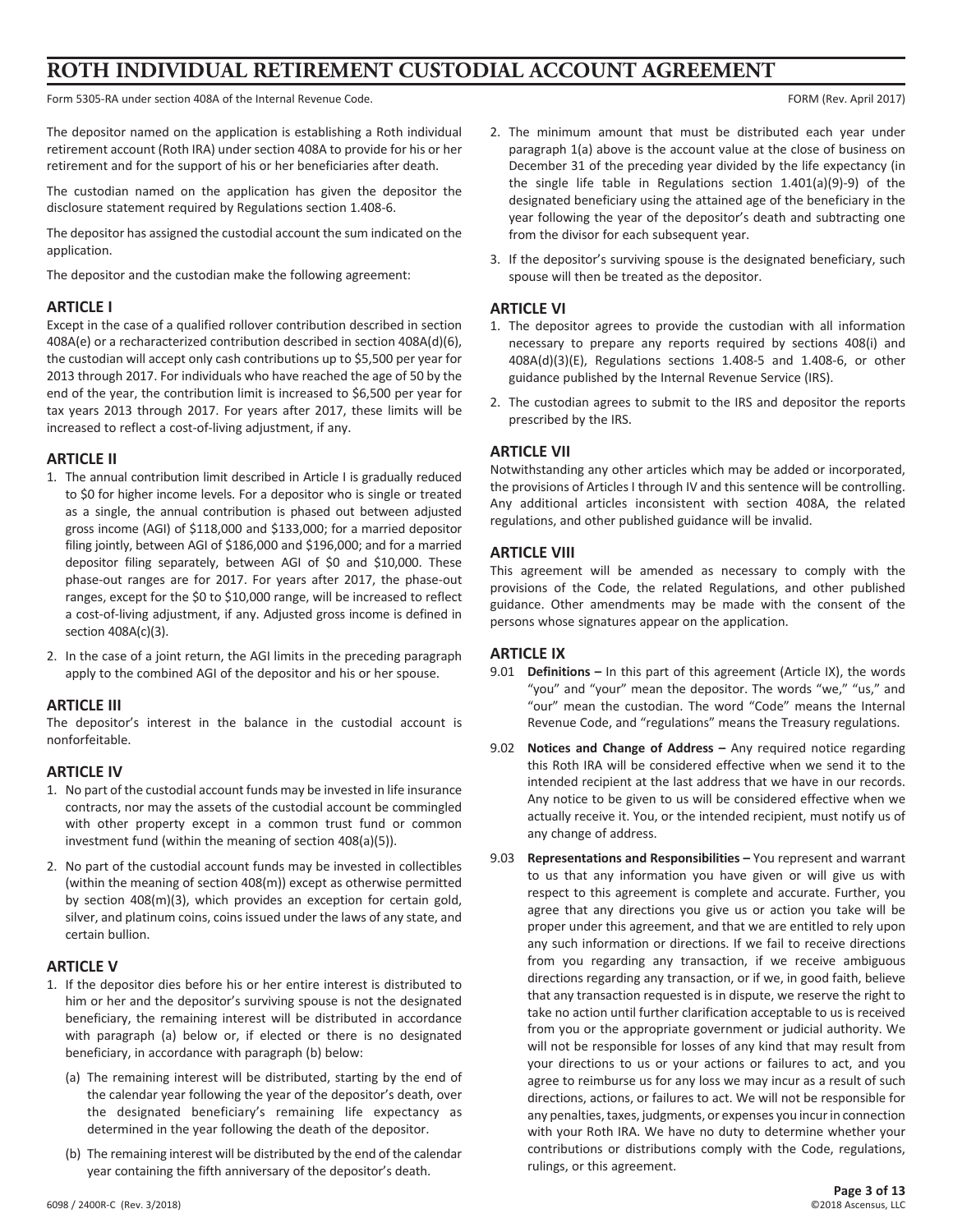We may permit you to appoint, through written notice acceptable to us, an authorized agent to act on your behalf with respect to this agreement (e.g., attorney-in-fact, executor, administrator, investment manager), but we have no duty to determine the validity of such appointment or any instrument appointing such authorized agent. We will not be responsible for losses of any kind that may result from directions, actions, or failures to act by your authorized agent, and you agree to reimburse us for any loss we may incur as a result of such directions, actions, or failures to act by your authorized agent.

You will have 60 days after you receive any documents, statements, or other information from us to notify us in writing of any errors or inaccuracies reflected in these documents, statements, or other information. If you do not notify us within 60 days, the documents, statements, or other information will be deemed correct and accurate, and we will have no further liability or obligation for such documents, statements, other information, or the transactions described therein.

By performing services under this agreement we are acting as your agent. You acknowledge and agree that nothing in this agreement will be construed as conferring fiduciary status upon us. We will not be required to perform any additional services unless specifically agreed to under the terms and conditions of this agreement, or as required under the Code and the regulations promulgated thereunder with respect to Roth IRAs. You agree to indemnify and hold us harmless for any and all claims, actions, proceedings, damages, judgments, liabilities, costs, and expenses, including attorney's fees arising from or in connection with this agreement.

To the extent written instructions or notices are required under this agreement, we may accept or provide such information in any other form permitted by the Code or applicable regulations including, but not limited to, electronic communication.

- 9.04 **Disclosure of Account Information –** We may use agents and/or subcontractors to assist in administering your Roth IRA. We may release nonpublic personal information regarding your Roth IRA to such providers as necessary to provide the products and services made available under this agreement, and to evaluate our business operations and analyze potential product, service, or process improvements.
- 9.05 **Service Fees –** We have the right to charge an annual service fee or other designated fees (e.g., a transfer, rollover, or termination fee) for maintaining your Roth IRA. In addition, we have the right to be reimbursed for all reasonable expenses, including legal expenses, we incur in connection with the administration of your Roth IRA. We may charge you separately for any fees or expenses, or we may deduct the amount of the fees or expenses from the assets in your Roth IRA at our discretion. We reserve the right to charge any additional fee after giving you 30 days' notice. Fees such as subtransfer agent fees or commissions may be paid to us by third parties for assistance in performing certain transactions with respect to this Roth IRA.

Any brokerage commissions attributable to the assets in your Roth IRA will be charged to your Roth IRA. You cannot reimburse your Roth IRA for those commissions.

9.06 **Investment of Amounts in the Roth IRA –** You have exclusive responsibility for and control over the investment of the assets of your Roth IRA. All transactions will be subject to any and all restrictions or limitations, direct or indirect, that are imposed by our charter, articles of incorporation, or bylaws; any and all applicable federal and state laws and regulations; the rules, regulations, customs and usages of any exchange, market or clearing house where the transaction is executed; our policies and

practices; and this agreement. After your death, your beneficiaries will have the right to direct the investment of your Roth IRA assets, subject to the same conditions that applied to you during your lifetime under this agreement (including, without limitation, Section 9.03 of this article). We will have no discretion to direct any investment in your Roth IRA. We assume no responsibility for rendering investment advice with respect to your Roth IRA, nor will we offer any opinion or judgment to you on matters concerning the value or suitability of any investment or proposed investment for your Roth IRA. In the absence of instructions from you, or if your instructions are not in a form acceptable to us, we will have the right to hold any uninvested amounts in cash, and we will have no responsibility to invest uninvested cash unless and until directed by you. We will not exercise the voting rights and other shareholder rights with respect to investments in your Roth IRA unless you provide timely written directions acceptable to us.

You will select the investment for your Roth IRA assets from those investments that we are authorized by our charter, articles of incorporation, or bylaws to offer and do in fact offer for Roth IRAs (e.g., term share accounts, passbook accounts, certificates of deposit, money market accounts.)

9.07 **Beneficiaries –** If you die before you receive all of the amounts in your Roth IRA, payments from your Roth IRA will be made to your beneficiaries. We have no obligation to pay to your beneficiaries until such time we are notified of your death by receiving a valid death certificate.

You may designate one or more persons or entities as beneficiary of your Roth IRA. This designation can only be made on a form provided by or acceptable to us, and it will only be effective when it is filed with us during your lifetime. Each beneficiary designation you file with us will cancel all previous designations. The consent of your beneficiaries will not be required for you to revoke a beneficiary designation. If you have designated both primary and contingent beneficiaries and no primary beneficiary survives you, the contingent beneficiaries will acquire the designated share of your Roth IRA. If you do not designate a beneficiary or if all of your primary and contingent beneficiaries predecease you, your estate will be the beneficiary.

If your surviving spouse is the designated beneficiary, your spouse may elect to treat your Roth IRA as his or her own Roth IRA, and would not be subject to the required minimum distribution rules. Your surviving spouse will also be entitled to such additional beneficiary payment options as are granted under the Code or applicable regulations.

We may allow, if permitted by state law, an original Roth IRA beneficiary (the beneficiary who is entitled to receive distributions from an inherited Roth IRA at the time of your death) to name successor beneficiaries for the inherited Roth IRA. This designation can only be made on a form provided by or acceptable to us, and it will only be effective when it is filed with us during the original Roth IRA beneficiary's lifetime. Each beneficiary designation form that the original Roth IRA beneficiary files with us will cancel all previous designations. The consent of a successor beneficiary will not be required for the original Roth IRA beneficiary to revoke a successor beneficiary designation. If the original Roth IRA beneficiary does not designate a successor beneficiary, his or her estate will be the successor beneficiary. In no event will the successor beneficiary be able to extend the distribution period beyond that required for the original Roth IRA beneficiary.

If we so choose, for any reason (e.g., due to limitations of our charter or bylaws), we may require that a beneficiary of a deceased Roth IRA owner take total distribution of all Roth IRA assets by December 31 of the year following the year of death.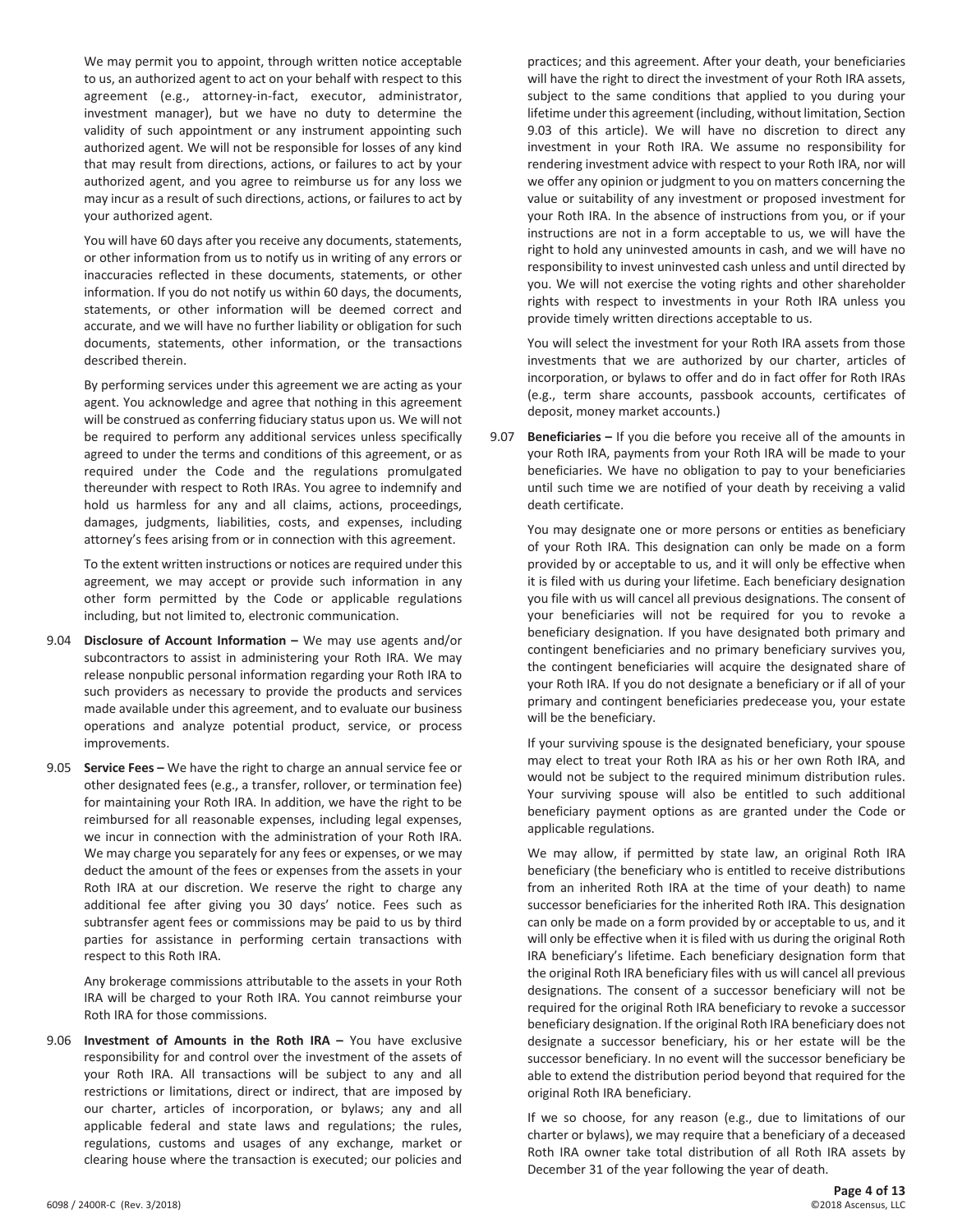9.08 **Termination of Agreement, Resignation, or Removal of Custodian –** Either party may terminate this agreement at any time by giving written notice to the other. We can resign as custodian at any time effective 30 days after we send written notice of our resignation to you. Upon receipt of that notice, you must make arrangements to transfer your Roth IRA to another financial organization. If you do not complete a transfer of your Roth IRA within 30 days from the date we send the notice to you, we have the right to transfer your Roth IRA assets to a successor Roth IRA trustee or custodian that we choose in our sole discretion, or we may pay your Roth IRA to you in a single sum. We will not be liable for any actions or failures to act on the part of any successor trustee or custodian, nor for any tax consequences you may incur that result from the transfer or distribution of your assets pursuant to this section.

If this agreement is terminated, we may charge to your Roth IRA a reasonable amount of money that we believe is necessary to cover any associated costs, including but not limited to one or more of the following.

- Any fees, expenses, or taxes chargeable against your Roth IRA
- Any penalties or surrender charges associated with the early withdrawal of any savings instrument or other investment in your Roth IRA

If we are a nonbank custodian required to comply with Regulations section 1.408‑2(e) and we fail to do so or we are not keeping the records, making the returns, or sending the statements as are required by forms or regulations, the IRS may require us to substitute another trustee or custodian.

We may establish a policy requiring distribution of the entire balance of your Roth IRA to you in cash or property if the balance of your Roth IRA drops below the minimum balance required under the applicable investment or policy established.

- 9.09 **Successor Custodian –** If our organization changes its name, reorganizes, merges with another organization (or comes under the control of any federal or state agency), or if our entire organization (or any portion that includes your Roth IRA) is bought by another organization, that organization (or agency) will automatically become the trustee or custodian of your Roth IRA, but only if it is the type of organization authorized to serve as a Roth IRA trustee or custodian.
- 9.10 **Amendments –** We have the right to amend this agreement at any time. Any amendment we make to comply with the Code and related regulations does not require your consent. You will be deemed to have consented to any other amendment unless, within 30 days from the date we send the amendment, you notify us in writing that you do not consent.
- 9.11 **Withdrawals or Transfers –** All requests for withdrawal or transfer will be in writing on a form provided by or acceptable to us. The method of distribution must be specified in writing or in any other method acceptable to us. The tax identification number of the recipient must be provided to us before we are obligated to make a distribution. Withdrawals will be subject to all applicable tax and other laws and regulations, including but not limited to possible early distribution penalty taxes, surrender charges, and withholding requirements.

You are not required to take a distribution from your Roth IRA at age 70½. At your death, however, your beneficiaries must begin taking distributions in accordance with Article V and section 9.07 of this article. We will make no distributions to you from your Roth IRA until you provide us with a written request for a distribution on a form provided by or acceptable to us.

- 9.12 **Transfers From Other Plans –** We can receive amounts transferred to this Roth IRA from the trustee or custodian of another Roth IRA as permitted by the Code. In addition, we can accept rollovers of eligible rollover distributions from employer-sponsored retirement plans as permitted by the Code. We reserve the right not to accept any transfer.
- 9.13 **Liquidation of Assets –** We have the right to liquidate assets in your Roth IRA if necessary to make distributions or to pay fees, expenses, taxes, penalties, or surrender charges properly chargeable against your Roth IRA. If you fail to direct us as to which assets to liquidate, we will decide, in our complete and sole discretion, and you agree to not hold us liable for any adverse consequences that result from our decision.
- 9.14 **Restrictions on the Fund –** Neither you nor any beneficiary may sell, transfer, or pledge any interest in your Roth IRA in any manner whatsoever, except as provided by law or this agreement.

The assets in your Roth IRA will not be responsible for the debts, contracts, or torts of any person entitled to distributions under this agreement.

9.15 **What Law Applies –** This agreement is subject to all applicable federal and state laws and regulations. If it is necessary to apply any state law to interpret and administer this agreement, the law of our domicile will govern.

If any part of this agreement is held to be illegal or invalid, the remaining parts will not be affected. Neither your nor our failure to enforce at any time or for any period of time any of the provisions of this agreement will be construed as a waiver of such provisions, or your right or our right thereafter to enforce each and every such provision.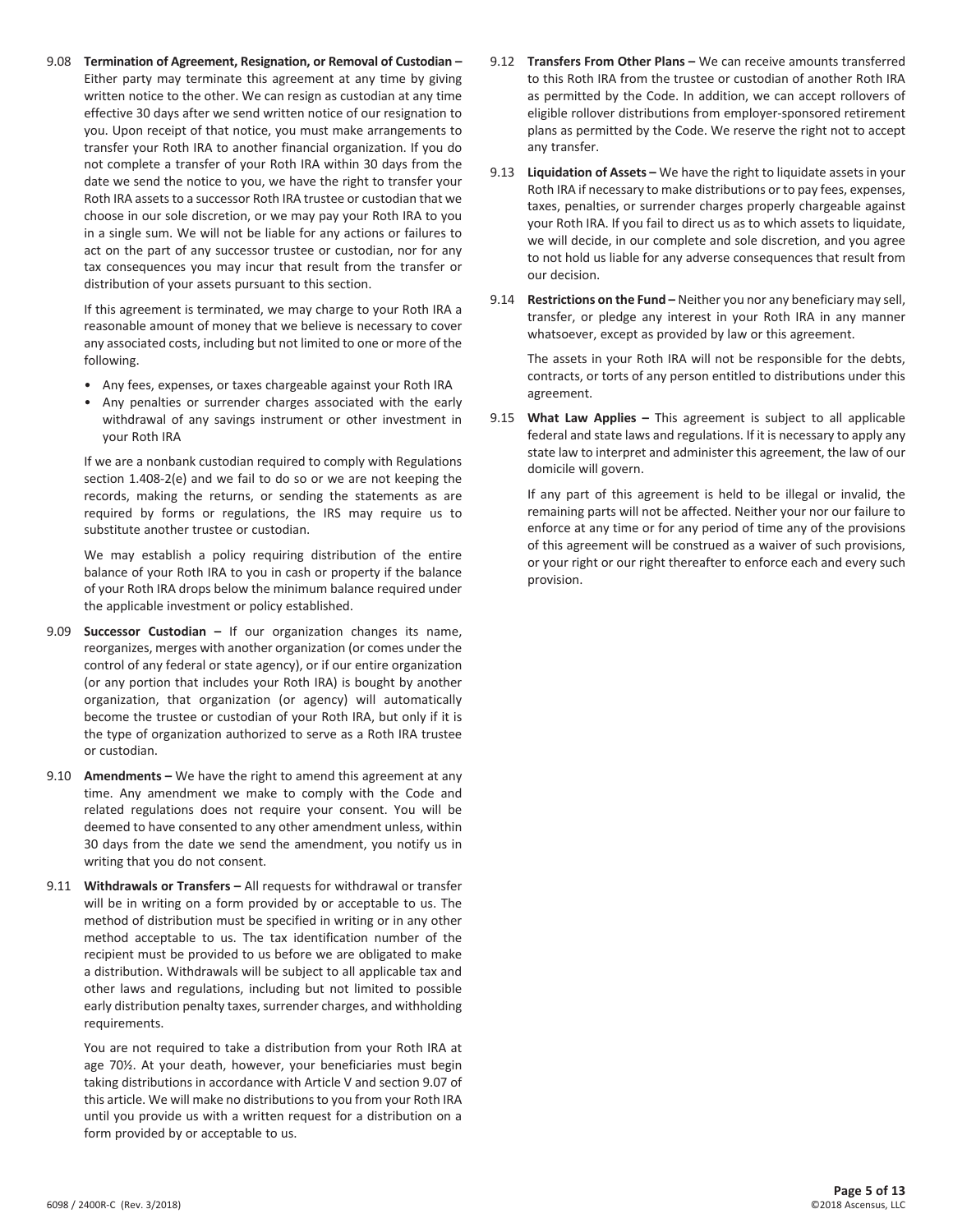#### **GENERAL INSTRUCTIONS**

*Section references are to the Internal Revenue Code unless otherwise noted.*

#### **PURPOSE OF FORM**

Form 5305‑RA is a model custodial account agreement that meets the requirements of section 408A. However, only Articles I through VIII have been reviewed by the IRS. A Roth individual retirement account (Roth IRA) is established after the form is fully executed by both the individual (depositor) and the custodian. This account must be created in the United States for the exclusive benefit of the depositor and his or her beneficiaries.

**Do not** file Form 5305‑RA with the IRS. Instead, keep it with your records.

Unlike contributions to Traditional individual retirement arrangements, contributions to a Roth IRA are not deductible from the depositor's gross income; and distributions after five years that are made when the depositor is 59½ years of age or older or on account of death, disability, or the purchase of a home by a first-time homebuyer (limited to \$10,000), are not includible in gross income. For more information on Roth IRAs, including the required disclosures the custodian must give the depositor, see Pub. 590‑A, *Contributions to Individual Retirement Arrangements (IRAs)*, and Pub. 590‑B, *Distributions from Individual Retirement Arrangements (IRAs).*

#### **DEFINITIONS**

**Custodian –** The custodian must be a bank or savings and loan association, as defined in section 408(n), or any person who has the approval of the IRS to act as custodian.

**Depositor –** The depositor is the person who establishes the custodial account.

## **SPECIFIC INSTRUCTIONS**

**Article I –** The depositor may be subject to a six percent tax on excess contributions if (1) contributions to other individual retirement arrangements of the depositor have been made for the same tax year, (2) the depositor's adjusted gross income exceeds the applicable limits in Article II for the tax year, or (3) the depositor's and spouse's compensation is less than the amount contributed by or on behalf of them for the tax year.

**Article V –** This article describes how distributions will be made from the Roth IRA after the depositor's death. Elections made pursuant to this article should be reviewed periodically to ensure they correspond to the depositor's intent. Under paragraph three of Article V, the depositor's spouse is treated as the owner of the Roth IRA upon the death of the depositor, rather than as the beneficiary. If the spouse is to be treated as the beneficiary and not the owner, an overriding provision should be added to Article IX.

**Article IX –** Article IX and any that follow it may incorporate additional provisions that are agreed to by the depositor and custodian to complete the agreement. They may include, for example, definitions, investment powers, voting rights, exculpatory provisions, amendment and termination, removal of the custodian, custodian's fees, state law requirements, beginning date of distributions, accepting only cash, treatment of excess contributions, prohibited transactions with the depositor, etc. Attach additional pages if necessary.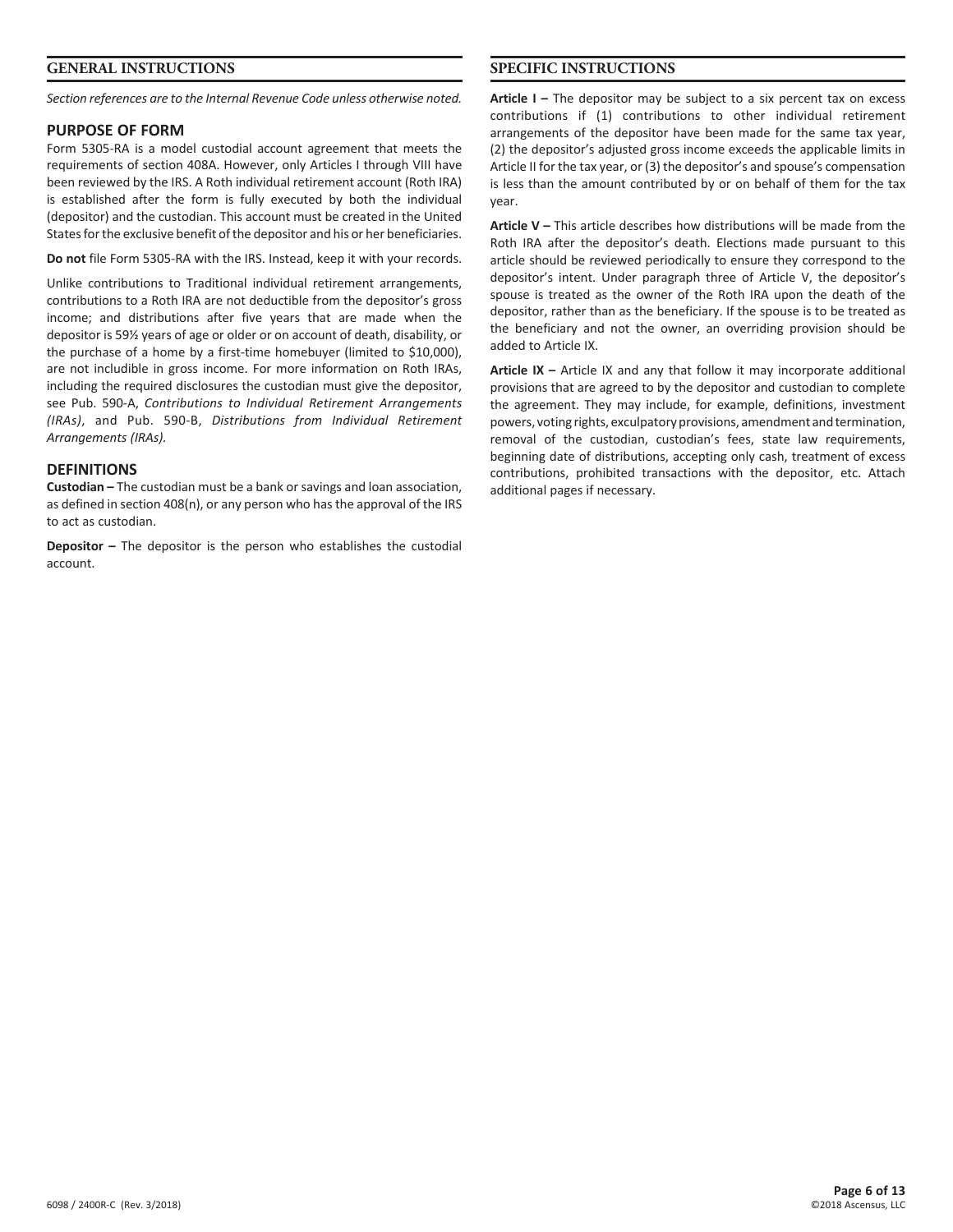# **DISCLOSURE STATEMENT**

## **RIGHT TO REVOKE YOUR ROTH IRA**

You have the right to revoke your Roth IRA within seven days of the receipt of the disclosure statement. If revoked, you are entitled to a full return of the contribution you made to your Roth IRA. The amount returned to you would not include an adjustment for such items as sales commissions, administrative expenses, or fluctuation in market value. You may make this revocation only by mailing or delivering a written notice to the custodian at the address listed on the application.

If you send your notice by first class mail, your revocation will be deemed mailed as of the postmark date.

If you have any questions about the procedure for revoking your Roth IRA, please call the custodian at the telephone number listed on the application.

#### **REQUIREMENTS OF A ROTH IRA**

- A. **Cash Contributions –** Your contribution must be in cash, unless it is a rollover or conversion contribution.
- B. **Maximum Contribution –** The total amount you may contribute to a Roth IRA for any taxable year cannot exceed the lesser of 100 percent of your compensation or \$5,500 for 2017 and 2018, with possible costof-living adjustments each year thereafter. If you also maintain a Traditional IRA (i.e., an IRA subject to the limits of Internal Revenue Code Sections (IRC Secs.) 408(a) or 408(b)), the maximum contribution to your Roth IRAs is reduced by any contributions you make to your Traditional IRAs. Your total annual contribution to all Roth IRAs and Traditional IRAs cannot exceed the lesser of the dollar amounts described above or 100 percent of your compensation.

Your Roth IRA contribution is further limited if your modified adjusted gross income (MAGI) equals or exceeds \$186,000 (for 2017) or \$189,000 (for 2018) if you are a married individual filing a joint income tax return, or equals or exceeds \$118,000 (for 2017) or \$120,000 (for 2018) if you are a single individual. Married individuals filing a joint income tax return with MAGI equaling or exceeding \$196,000 (for 2017) or \$199,000 (for 2018) may not fund a Roth IRA. Single individuals with MAGI equaling or exceeding \$133,000 (for 2017) or \$135,000 (for 2018) may not fund a Roth IRA. Married individuals filing a separate income tax return with MAGI equaling or exceeding \$10,000 may not fund a Roth IRA. The MAGI limits described above are subject to cost-of-living increases for tax years beginning after 2018.

If you are married filing a joint income tax return and your MAGI is between the applicable MAGI phase-out range for the year, your maximum Roth IRA contribution is determined as follows. (1) Begin with the appropriate MAGI phase-out maximum for the applicable year and subtract your MAGI; (2) divide this total by the difference between the phase-out range maximum and minimum; and (3) multiply this number by the maximum allowable contribution for the applicable year, including catch-up contributions if you are age 50 or older. For example, if you are age 30 with MAGI of \$191,000, your maximum Roth IRA contribution for 2017 is \$2,750 ([\$196,000 minus \$191,000] divided by \$10,000 and multiplied by \$5,500).

If you are single and your MAGI is between the applicable MAGI phaseout for the year, your maximum Roth IRA contribution is determined as follows. (1) Begin with the appropriate MAGI phase-out maximum for the applicable year and subtract your MAGI; (2) divide this total by the difference between the phase-out range maximum and minimum; and (3) multiply this number by the maximum allowable contribution for the applicable year, including catch-up contributions if you are age 50 or older. For example, if you are age 30 with MAGI of \$121,000, your maximum Roth IRA contribution for 2017 is \$4,400 ([\$133,000 minus \$121,000] divided by \$15,000 and multiplied by \$5,500).

- C. **Contribution Eligibility –** You are eligible to make a regular contribution to your Roth IRA, regardless of your age, if you have compensation and your MAGI is below the maximum threshold. Your Roth IRA contribution is not limited by your participation in an employer-sponsored retirement plan, other than a Traditional IRA.
- D. **Catch-Up Contributions –** If you are age 50 or older by the close of the taxable year, you may make an additional contribution to your Roth IRA. The maximum additional contribution is \$1,000 per year.
- E. **Nonforfeitability –** Your interest in your Roth IRA is nonforfeitable.
- F. **Eligible Custodians –** The custodian of your Roth IRA must be a bank, savings and loan association, credit union, or a person or entity approved by the Secretary of the Treasury.
- G. **Commingling Assets –** The assets of your Roth IRA cannot be commingled with other property except in a common trust fund or common investment fund.
- H. **Life Insurance –** No portion of your Roth IRA may be invested in life insurance contracts.
- I. **Collectibles –** You may not invest the assets of your Roth IRA in collectibles (within the meaning of IRC Sec. 408(m)). A collectible is defined as any work of art, rug or antique, metal or gem, stamp or coin, alcoholic beverage, or other tangible personal property specified by the Internal Revenue Service (IRS). However, specially minted United States gold and silver coins, and certain state-issued coins are permissible investments. Platinum coins and certain gold, silver, platinum, or palladium bullion (as described in IRC Sec. 408(m)(3)) are also permitted as Roth IRA investments.
- J. **Beneficiary Payouts –** Your designated beneficiary is determined based on the beneficiaries designated as of the date of your death, who remain your beneficiaries as of September 30 of the year following the year of your death. The entire amount remaining in your account will, at the election of your designated beneficiaries, either
	- 1. be distributed by December 31 of the year containing the fifth anniversary of your death, or
	- 2. be distributed over the remaining life expectancy of your designated beneficiaries.

If your spouse is your sole designated beneficiary, he or she must elect either option (1) or (2) by the earlier of December 31 of the year containing the fifth anniversary of your death, or December 31 of the year life expectancy payments would be required to begin. Your designated beneficiaries, other than a spouse who is the sole designated beneficiary, must elect either option (1) or (2) by December 31 of the year following the year of your death. If no election is made, distribution will be calculated in accordance with option (2). In the case of distributions under option (2), distributions must commence by December 31 of the year following the year of your death. Generally, if your spouse is the designated beneficiary, distributions need not commence until December 31 of the year you would have attained age 70½, if later. If a beneficiary other than a person or qualified trust as defined in the Treasury Regulations is named, you will be treated as having no designated beneficiary of your Roth IRA for purposes of determining the distribution period. If there is no designated beneficiary of your Roth IRA, the entire Roth IRA must be distributed by December 31 of the year containing the fifth anniversary of your death.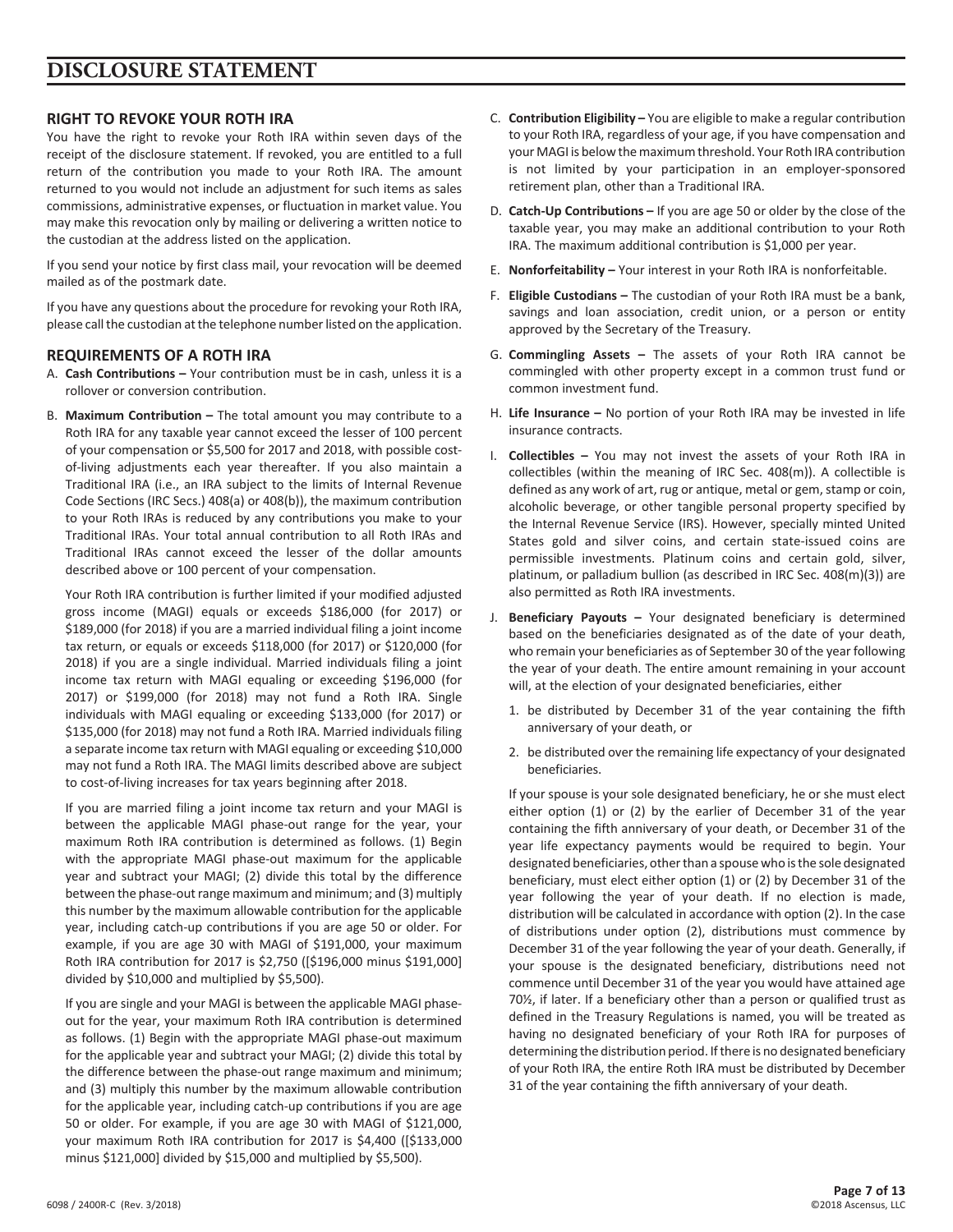A spouse who is the sole designated beneficiary of your entire Roth IRA will be deemed to elect to treat your Roth IRA as his or her own by either (1) making contributions to your Roth IRA or (2) failing to timely remove a required minimum distribution from your Roth IRA. Regardless of whether or not the spouse is the sole designated beneficiary of your Roth IRA, a spouse beneficiary may roll over his or her share of the assets to his or her own Roth IRA.

If we so choose, for any reason (e.g., due to limitations of our charter or bylaws), we may require that a beneficiary of a deceased Roth IRA owner take total distribution of all Roth IRA assets by December 31 of the year following the year of death.

If your beneficiary fails to remove a required minimum distribution after your death, an additional penalty tax of 50 percent is imposed on the amount of the required minimum distribution that should have been taken but was not. Your beneficiary must file IRS Form 5329 along with his or her income tax return to report and remit any additional taxes to the IRS.

#### **INCOME TAX CONSEQUENCES OF ESTABLISHING A ROTH IRA**

- A. **Contributions Not Deducted –** No deduction is allowed for Roth IRA contributions, including transfers, rollovers, and conversion contributions.
- B. **Contribution Deadline –** The deadline for making a Roth IRA contribution is your tax return due date (not including extensions). You may designate a contribution as a contribution for the preceding taxable year in a manner acceptable to us. For example, if you are a calendar-year taxpayer and you make your Roth IRA contribution on or before your tax filing deadline, your contribution is considered to have been made for the previous tax year if you designate it as such.

If you are a member of the Armed Forces serving in a combat zone, hazardous duty area, or contingency operation, you may have an extended contribution deadline of 180 days after the last day served in the area. In addition, your contribution deadline for a particular tax year is also extended by the number of days that remained to file that year's tax return as of the date you entered the combat zone. This additional extension to make your Roth IRA contribution cannot exceed the number of days between January 1 and your tax filing deadline, not including extensions.

- C. **Tax Credit for Contributions –** You may be eligible to receive a tax credit for your Roth IRA contributions. This credit may not exceed \$1,000 in a given year. You may be eligible for this tax credit if you are
	- age 18 or older as of the close of the taxable year,
	- not a dependent of another taxpayer, and
	- not a full-time student.

The credit is based upon your income (see chart below), and will range from 0 to 50 percent of eligible contributions. In order to determine the amount of your contributions, add all of the contributions made to your Roth IRA and reduce these contributions by any distributions that you have taken during the testing period. The testing period begins two years prior to the year for which the credit is sought and ends on the tax return due date (including extensions) for the year for which the credit is sought. In order to determine your tax credit, multiply the applicable percentage from the chart below by the amount of your contributions that do not exceed \$2,000.

|                 | 2017 Adjusted Gross Income* |                           |                                 |
|-----------------|-----------------------------|---------------------------|---------------------------------|
| Joint<br>Return | Head of a<br>Household      | <b>All Other</b><br>Cases | <b>Applicable</b><br>Percentage |
| $$1 - 37,000$   | $$1 - 27,750$               | $$1 - 18,500$             | 50                              |
| \$37,001-40,000 | \$27,751-30,000             | \$18,501-20,000           | 20                              |
| \$40,001-62,000 | \$30,001-46,500             | \$20,001-31,000           | 10                              |
| Over \$62,000   | Over \$46,500               | Over \$31,000             | 0                               |

| 2018 Adjusted Gross Income* |                        |                           | <b>Applicable</b> |  |
|-----------------------------|------------------------|---------------------------|-------------------|--|
| Joint<br>Return             | Head of a<br>Household | <b>All Other</b><br>Cases | Percentage        |  |
| $$1 - 38,000$               | $$1 - 28,500$          | $$1 - 19,000$             | 50                |  |
| \$38,001-41,000             | \$28,501-30,750        | \$19,001-20,500           | 20                |  |
| \$41,001-63,000             | \$30,751-47,250        | \$20,501-31,500           | 10                |  |
| Over \$63,000               | Over \$47,250          | Over \$31,500             | 0                 |  |

\*Adjusted gross income (AGI) includes foreign earned income and income from Guam, America Samoa, North Mariana Islands, and Puerto Rico. AGI limits are subject to cost-of-living adjustments each year.

- D. **Excess Contributions –** An excess contribution is any amount that is contributed to your Roth IRA that exceeds the amount that you are eligible to contribute. If the excess is not corrected timely, an additional penalty tax of six percent will be imposed upon the excess amount. The procedure for correcting an excess is determined by the timeliness of the correction as identified below.
	- 1. **Removal Before Your Tax Filing Deadline.** An excess contribution may be corrected by withdrawing the excess amount, along with the earnings attributable to the excess, before your tax filing deadline, including extensions, for the year for which the excess contribution was made. An excess withdrawn under this method is not taxable to you, but you must include the earnings attributable to the excess in your taxable income in the year in which the contribution was made. The six percent excess contribution penalty tax will be avoided.
	- 2. **Removal After Your Tax Filing Deadline.** If you are correcting an excess contribution after your tax filing deadline, including extensions, remove only the amount of the excess contribution. The six percent excess contribution penalty tax will be imposed on the excess contribution for each year it remains in the Roth IRA. An excess withdrawal under this method is not taxable to you.
	- 3. **Carry Forward to a Subsequent Year.** If you do not withdraw the excess contribution, you may carry forward the contribution for a subsequent tax year. To do so, you under-contribute for that tax year and carry the excess contribution amount forward to that year on your tax return. The six percent excess contribution penalty tax will be imposed on the excess amount for each year that it remains as an excess contribution at the end of the year.

You must file IRS Form 5329 along with your income tax return to report and remit any additional taxes to the IRS.

- E. **Tax-Deferred Earnings –** The investment earnings of your Roth IRA are not subject to federal income tax as they accumulate in your Roth IRA. In addition, distributions of your Roth IRA earnings will be free from federal income tax if you take a qualified distribution, as described below.
- F. **Taxation of Distributions –** The taxation of Roth IRA distributions depends on whether the distribution is a qualified distribution or a nonqualified distribution.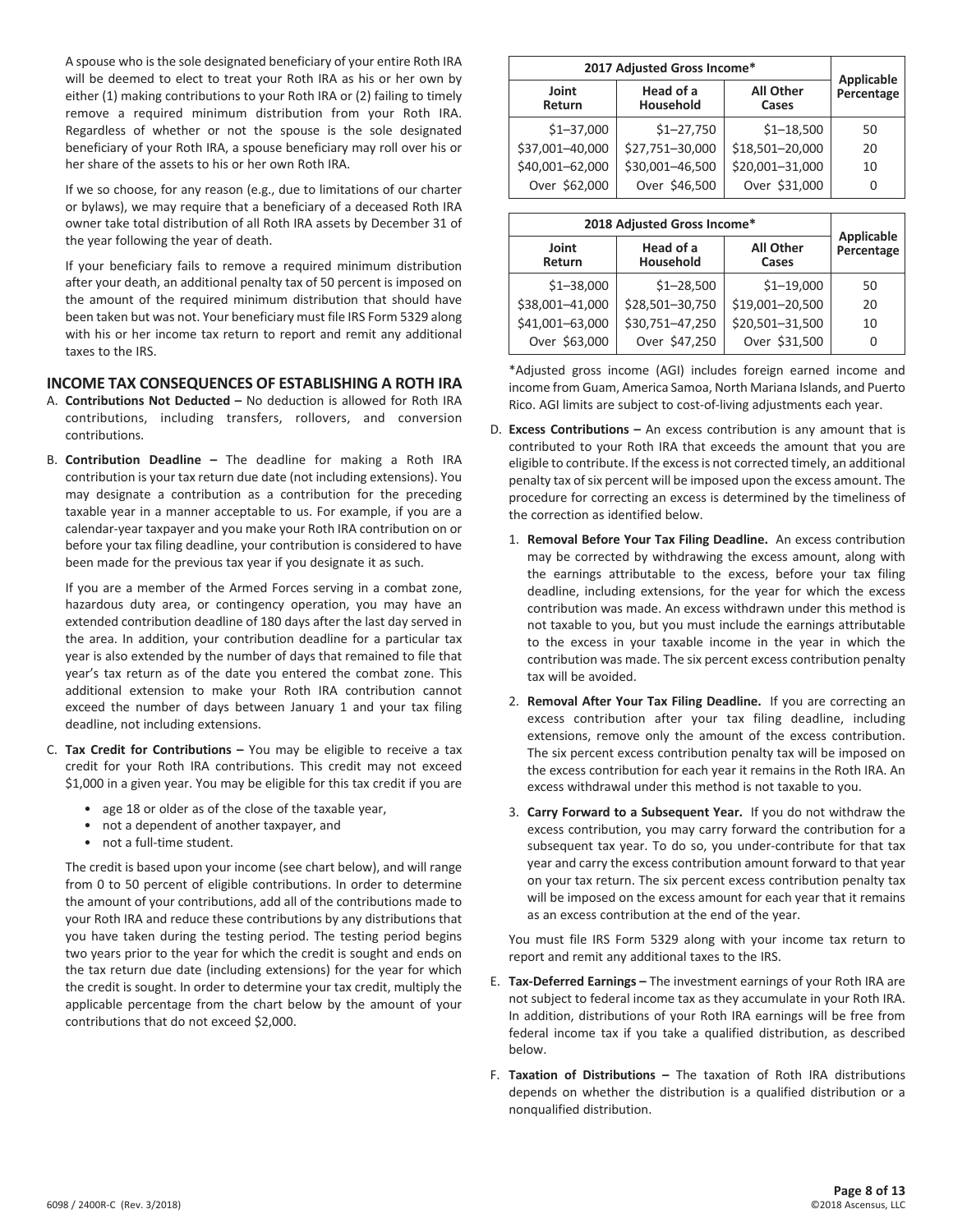- 1. **Qualified Distributions.** Qualified distributions from your Roth IRA (both the contributions and earnings) are not included in your income. A qualified distribution is a distribution that is made after the expiration of the five-year period beginning January 1 of the first year for which you made a contribution to any Roth IRA (including a conversion from a Traditional IRA), and is made on account of one of the following events.
	- Attainment of age 59½
	- Disability
	- First-time homebuyer purchase
	- Death

For example, if you made a contribution to your Roth IRA for 2007, the five-year period for determining whether a distribution is a qualified distribution is satisfied as of January 1, 2012.

- 2. **Nonqualified Distributions.** If you do not meet the requirements for a qualified distribution, any earnings you withdraw from your Roth IRA will be included in your gross income and, if you are under age 59½, may be subject to an early distribution penalty tax. However, when you take a distribution, the amounts you contributed annually to any Roth IRA and any military death gratuity or Servicemembers' Group Life Insurance (SGLI) payments that you rolled over to a Roth IRA, will be deemed to be removed first, followed by conversion and employer-sponsored retirement plan rollover contributions made to any Roth IRA on a first-in, first-out basis. Therefore, your nonqualified distributions will not be taxable to you until your withdrawals exceed the amount of your annual contributions, rollovers of your military death gratuity or SGLI payments, and your conversions and employer-sponsored retirement plan rollovers.
- G. **Income Tax Withholding –** Any nonqualified withdrawal of earnings from your Roth IRA may be subject to federal income tax withholding. You may, however, elect not to have withholding apply to your Roth IRA withdrawal. If withholding is applied to your withdrawal, not less than 10 percent of the amount withdrawn must be withheld.
- H. **Early Distribution Penalty Tax –** If you are under age 59½ and receive a nonqualified Roth IRA distribution, an additional early distribution penalty tax of 10 percent generally will apply to the amount includible in income in the year of the distribution. If you are under age 59½ and receive a distribution of conversion amounts or employer-sponsored retirement plan rollover amounts within the five-year period beginning with the year in which the conversion or employer-sponsored retirement plan rollover occurred, an additional early distribution penalty tax of 10 percent generally will apply to the amount of the distribution. The additional early distribution penalty tax of 10 percent generally will not apply if one of the following exceptions apply. **1) Death.** After your death, payments made to your beneficiary are not subject to the 10 percent early distribution penalty tax. **2) Disability.** If you are disabled at the time of distribution, you are not subject to the additional 10 percent early distribution penalty tax. In order to be disabled, a physician must determine that your impairment can be expected to result in death or to be of long, continued, and indefinite duration. **3) Substantially equal periodic payments.** You are not subject to the additional 10 percent early distribution penalty tax if you are taking a series of substantially equal periodic payments (at least annual payments) over your life expectancy or the joint life expectancy of you and your beneficiary. You must continue these payments for the longer of five years or until you reach age 59½. **4) Unreimbursed medical expenses.** If you take payments to pay for unreimbursed medical expenses that exceed a specified percentage of your adjusted gross income, you will not be subject to the 10 percent early distribution penalty tax. For further detailed information and effective dates you may obtain IRS Publication 590‑B, *Distributions from Individual Retirement Arrangements (IRAs),* from the IRS. The medical expenses may be for you, your spouse, or any dependent listed on your tax

return. **5) Health insurance premiums.** If you are unemployed and have received unemployment compensation for 12 consecutive weeks under a federal or state program, you may take payments from your Roth IRA to pay for health insurance premiums without incurring the 10 percent early distribution penalty tax. **6) Higher education expenses.** Payments taken for certain qualified higher education expenses for you, your spouse, or the children or grandchildren of you or your spouse, will not be subject to the 10 percent early distribution penalty tax. **7) First-time homebuyer.** You may take payments from your Roth IRA to use toward qualified acquisition costs of buying or building a principle residence. The amount you may take for this reason may not exceed a lifetime maximum of \$10,000. The payment must be used for qualified acquisition costs within 120 days of receiving the distribution. **8) IRS levy.** Payments from your Roth IRA made to the U.S. government in response to a federal tax levy are not subject to the 10 percent early distribution penalty tax. **9) Qualified reservist distributions.** If you are a qualified reservist member called to active duty for more than 179 days or an indefinite period, the payments you take from your Roth IRA during the active duty period are not subject to the 10 percent early distribution penalty tax.

You must file IRS Form 5329 along with your income tax return to the IRS to report and remit any additional taxes or to claim a penalty tax exception.

- I. **Required Minimum Distributions –** You are not required to take distributions from your Roth IRA at age 70½ (as required for Traditional and savings incentive match plan for employees of small employers (SIMPLE) IRAs). However, your beneficiaries generally are required to take distributions from your Roth IRA after your death. See the section titled *Beneficiary Payouts* in this disclosure statement regarding beneficiaries' required minimum distributions.
- J. **Rollovers and Conversions –** Your Roth IRA may be rolled over to another Roth IRA of yours, may receive rollover contributions, or may receive conversion contributions, provided that all of the applicable rollover or conversion rules are followed. Rollover is a term used to describe a movement of cash or other property to your Roth IRA from another Roth IRA, or from your employer's qualified retirement plan, 403(a) annuity, 403(b) tax-sheltered annuity, 457(b) eligible governmental deferred compensation plan, or federal Thrift Savings Plan. Conversion is a term used to describe the movement of Traditional IRA or SIMPLE IRA assets to a Roth IRA. A conversion generally is a taxable event. The general rollover and conversion rules are summarized below. These transactions are often complex. If you have any questions regarding a rollover or conversion, please see a competent tax advisor.
	- 1. **Roth IRA-to-Roth IRA Rollovers.** Assets distributed from your Roth IRA may be rolled over to the same Roth IRA or another Roth IRA of yours if the requirements of IRC Sec. 408(d)(3) are met. A proper Roth IRA-to-Roth IRA rollover is completed if all or part of the distribution is rolled over not later than 60 days after the distribution is received. In the case of a distribution for a first-time homebuyer where there was a delay or cancellation of the purchase, the 60‑day rollover period may be extended to 120 days. Roth IRA assets may not be rolled over to other types of IRAs (e.g., Traditional IRA, SIMPLE IRA), or employer‐sponsored retirement plans.

You are permitted to roll over only one distribution from an IRA (Traditional, Roth, or SIMPLE) in a 12‐month period, regardless of the number of IRAs you own. A distribution may be rolled over to the same IRA or to another IRA that is eligible to receive the rollover. For more information on rollover limitations, you may wish to obtain IRS Publication 590‑B, *Distributions from Individual Retirement Arrangements (IRAs),* from the IRS or refer to the IRS website at www.irs.gov.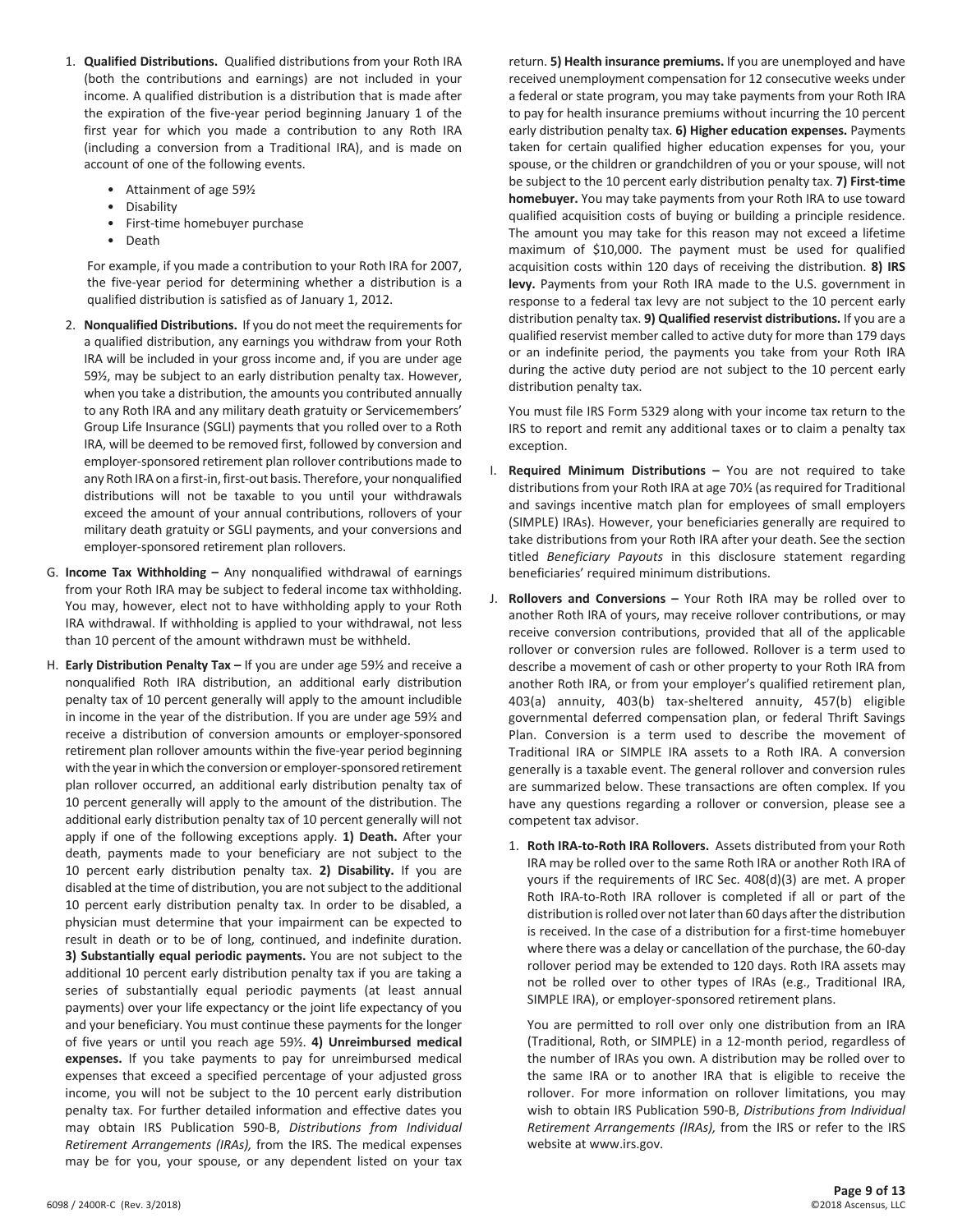- 2. **Traditional IRA-to-Roth IRA Conversions.** If you convert to a Roth IRA, the amount of the conversion from your Traditional IRA to your Roth IRA will be treated as a distribution for income tax purposes, and is includible in your gross income (except for any nondeductible contributions). Although the conversion amount generally is included in income, the 10 percent early distribution penalty tax will not apply to conversions from a Traditional IRA to a Roth IRA, regardless of whether you qualify for any exceptions to the 10 percent early distribution penalty tax. If you are age 70½ or older, you must remove your required minimum distribution before converting your Traditional IRA.
- 3. **SIMPLE IRA-to-Roth IRA Conversions.** You are eligible to convert all or any portion of your existing SIMPLE IRA into your Roth IRA, provided two years have passed since you first participated in a SIMPLE IRA plan sponsored by your employer. The amount of the conversion from your SIMPLE IRA to your Roth IRA will be treated as a distribution for income tax purposes and is includible in your gross income. Although the conversion amount generally is included in income, the 10 percent early distribution penalty tax will not apply to conversions from a SIMPLE IRA to a Roth IRA, regardless of whether you qualify for any exceptions to the 10 percent early distribution penalty tax. If you are age 70½ or older you must remove your required minimum distribution before converting your SIMPLE IRA.
- 4. **Rollovers of Roth Elective Deferrals.** Roth elective deferrals distributed from a 401(k) cash or deferred arrangement, 403(b) taxsheltered annuity, 457(b) eligible governmental deferred compensation plan, or federal Thrift Savings Plan, may be rolled into your Roth IRA.
- 5. **Employer-Sponsored Retirement Plan-to-Roth IRA Rollovers.** You may roll over, directly or indirectly, any eligible rollover distribution from an eligible employer-sponsored retirement plan to your Roth IRA. An eligible rollover distribution is defined generally as any distribution from a qualified retirement plan, 403(a) annuity, 403(b) tax-sheltered annuity, 457(b) eligible governmental deferred compensation plan, or federal Thrift Savings Plan unless it is a required minimum distribution, hardship distribution, part of a certain series of substantially equal periodic payments, corrective distributions of excess contributions, excess deferrals, excess annual additions and any income allocable to the excess, deemed loan distribution, dividends on employer securities, or the cost of life insurance coverage. If you are a spouse, nonspouse, or qualified trust beneficiary who has inherited a qualified retirement plan, 403(a) annuity, 403(b) tax-sheltered annuity, or 457(b) eligible governmental deferred compensation plan, you may be eligible to directly roll over the assets to an inherited Roth IRA. The inherited Roth IRA is subject to the beneficiary distribution requirements.

If you are conducting an indirect rollover, your eligible rollover distribution generally must be rolled over to your Roth IRA not later than 60 days after you receive the distribution. In the case of a plan loan offset due to plan termination or severance from employment, the deadline for completing the rollover is your tax return due date (including extensions) for the year in which the offset occurs.

Although the rollover amount generally is included in income, the 10 percent early distribution penalty tax will not apply to rollovers from eligible employer-sponsored retirement plans to a Roth IRA or inherited Roth IRA, regardless of whether you qualify for any exceptions to the 10 percent early distribution penalty tax.

6. **Beneficiary Rollovers From 401(k), 403(b), or 457(b) Eligible Governmental Plans Containing Roth Elective Deferrals.** If you are a spouse, nonspouse, or qualified trust beneficiary of a deceased 401(k), 403(b), or 457(b) eligible governmental deferred compensation plan participant who had made Roth elective

deferrals to the plan, you may directly roll over the Roth elective deferrals and their earnings to an inherited Roth IRA. The Roth IRA must be maintained as an inherited Roth IRA, subject to the beneficiary distribution requirements.

- 7. **Rollovers of Military Death Benefits.** If you receive or have received a military death gratuity or a payment from the SGLI program, you may be able to roll over the proceeds to your Roth IRA. The rollover contribution amount is limited to the sum of the death benefits or SGLI payment received, less any such amount that was rolled over to a Coverdell education savings account. Proceeds must be rolled over within one year of receipt of the gratuity or SGLI payment for deaths occurring on or after June 17, 2008. Any amount that is rolled over under this provision is considered nontaxable basis in your Roth IRA.
- 8. **Qualified HSA Funding Distribution.** If you are eligible to contribute to a health savings account (HSA), you may be eligible to take a onetime tax-free qualified HSA funding distribution from your Roth IRA and directly deposit it to your HSA. The amount of the qualified HSA funding distribution may not exceed the maximum HSA contribution limit in effect for the type of high deductible health plan coverage (i.e., single or family coverage) that you have at the time of the deposit, and counts toward your HSA contribution limit for that year. For further detailed information, you may wish to obtain IRS Publication 969, *Health Savings Accounts and Other Tax-Favored Health Plans.*
- 9. **Rollovers of Settlement Payments From Bankrupt Airlines.** If you are a qualified airline employee who has received a qualified airline settlement payment from a commercial airline carrier under the approval of an order of a federal bankruptcy court in a case filed after September 11, 2001, and before January 1, 2007, you are allowed to roll over any portion of the proceeds into your Roth IRA within 180 days after receipt of such amount, or by a later date if extended by federal law. For further detailed information and effective dates you may obtain IRS Publication 590‑A, *Contributions to Individual Retirement Arrangements (IRAs),* from the IRS or refer to the IRS website at www.irs.gov.
- 10. **Rollovers of Exxon Valdez Settlement Payments.** If you receive a qualified settlement payment from Exxon Valdez litigation, you may roll over the amount of the settlement, up to \$100,000, reduced by the amount of any qualified Exxon Valdez settlement income previously contributed to a Traditional or Roth IRA or eligible retirement plan in prior taxable years. You will have until your tax return due date (not including extensions) for the year in which the qualified settlement income is received to make the rollover contribution. To obtain more information on this type of rollover, you may wish to visit the IRS website at www.irs.gov.
- 11. **Rollover of IRS Levy.** If you receive a refund of eligible retirement plan assets that had been wrongfully levied, you may roll over the amount returned up until your tax return due date (not including extensions) for the year in which the money was returned.
- 12. **Written Election.** At the time you make a rollover or conversion to a Roth IRA, you must designate in writing to the custodian your election to treat that contribution as a rollover or conversion. Once made, the election is irrevocable.
- K. **Transfer Due to Divorce –** If all or any part of your Roth IRA is awarded to your spouse or former spouse in a divorce or legal separation proceeding, the amount so awarded will be treated as the spouse's Roth IRA (and may be transferred pursuant to a court-approved divorce decree or written legal separation agreement to another Roth IRA of your spouse), and will not be considered a taxable distribution to you. A transfer is a tax-free direct movement of cash and/or property from one Roth IRA to another.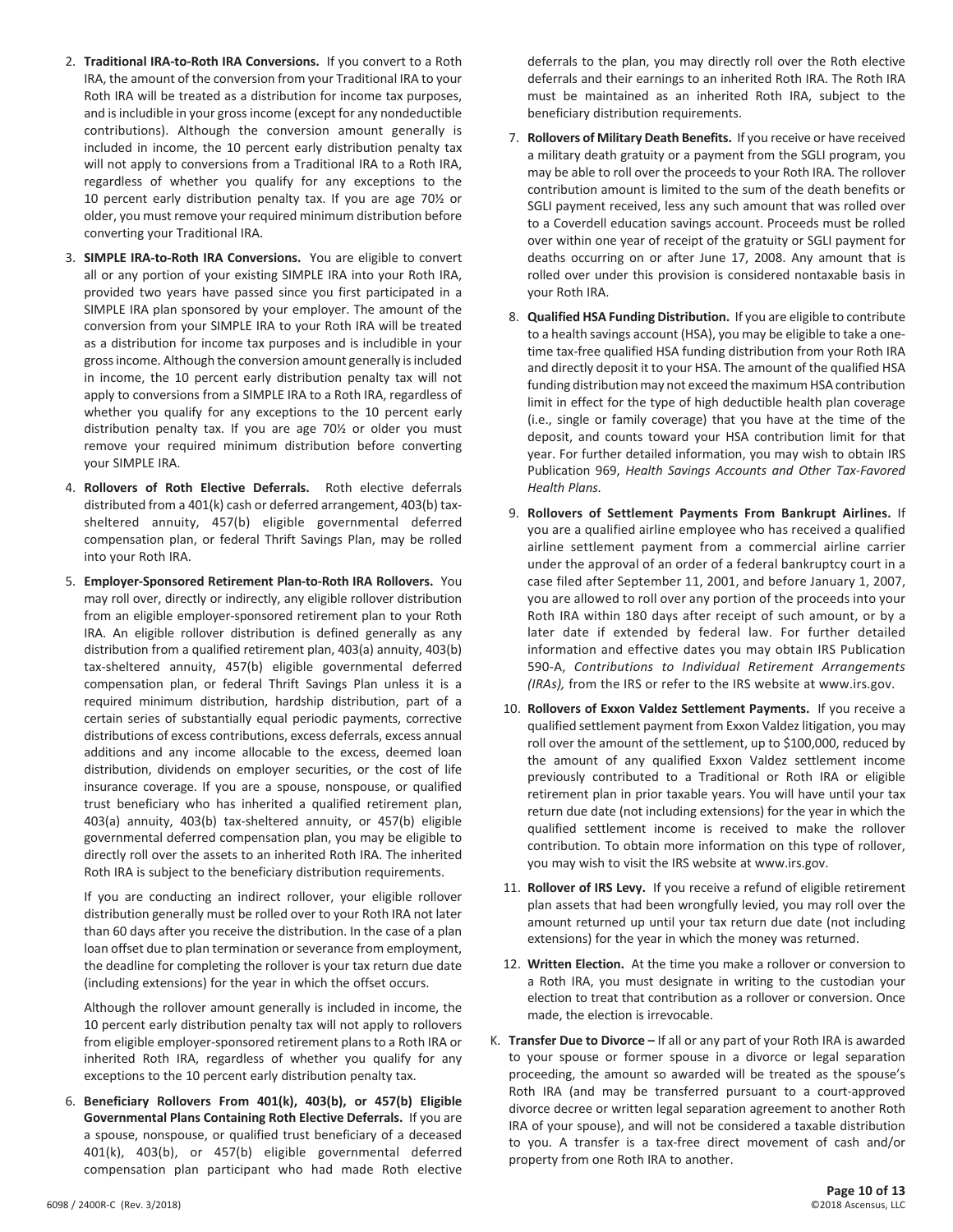L. **Recharacterizations –** If you make a contribution to a Traditional IRA and later recharacterize either all or a portion of the original contribution to a Roth IRA along with net income attributable, you may elect to treat the original contribution as having been made to the Roth IRA. The same methodology applies when recharacterizing a contribution from a Roth IRA to a Traditional IRA. For tax years beginning before January 1, 2018, if you have converted from a Traditional IRA to a Roth IRA, or rolled over an eligible employer-sponsored retirement plan to a Roth IRA, you may recharacterize the conversion or rollover along with the net income attributable to a Traditional IRA. The deadline for completing a recharacterization is your tax filing deadline (including any extensions) for the year for which the original contribution was made or conversion or rollover completed. However, effective for tax years beginning after December 31, 2017, you may not recharacterize a Roth IRA conversion or an employer-sponsored retirement plan rollover.

#### **LIMITATIONS AND RESTRICTIONS**

A. **Spousal Roth IRA –** If you are married and have compensation, you may contribute to a Roth IRA established for the benefit of your spouse, regardless of whether or not your spouse has compensation. You must file a joint income tax return for the year for which the contribution is made.

The amount you may contribute to your Roth IRA and your spouse's Roth IRA is the lesser of 100 percent of your combined eligible compensation or \$11,000 for 2017 and 2018. This amount may be increased with cost-of-living adjustments each year. However, you may not contribute more than the individual contribution limit to each Roth IRA. Your contribution may be further limited if your MAGI falls within the minimum and maximum thresholds.

If your spouse is age 50 or older by the close of the taxable year, and is otherwise eligible, you may make an additional contribution to your spouse's Roth IRA. The maximum additional contribution is \$1,000 per year.

- B. **Gift Tax –** Transfers of your Roth IRA assets to a beneficiary made during your life and at your request may be subject to federal gift tax under IRC Sec. 2501.
- C. **Special Tax Treatment –** Capital gains treatment and 10‑year income averaging authorized by IRC Sec. 402 do not apply to Roth IRA distributions.
- D. **Prohibited Transactions –** If you or your beneficiary engage in a prohibited transaction with your Roth IRA, as described in IRC Sec. 4975, your Roth IRA will lose its tax-deferred or tax-exempt status, and you generally must include the value of the earnings in your account in your gross income for that taxable year. The following transactions are examples of prohibited transactions with your Roth IRA. (1) Taking a loan from your Roth IRA (2) Buying property for personal use (present or future) with Roth IRA assets (3) Receiving certain bonuses or premiums because of your Roth IRA.
- E. **Pledging –** If you pledge any portion of your Roth IRA as collateral for a loan, the amount so pledged will be treated as a distribution and may be included in your gross income for that year.

#### **OTHER**

- A. **IRS Plan Approval –** Articles I through VIII of the agreement used to establish this Roth IRA have been approved by the IRS. The IRS approval is a determination only as to form. It is not an endorsement of the plan in operation or of the investments offered.
- B. **Additional Information –** For further information on Roth IRAs, you may wish to obtain IRS Publication 590‑A, *Contributions to Individual Retirement Arrangements (IRAs),* or Publication 590‑B, *Distributions from Individual Retirement Arrangements (IRAs),* by calling 800-TAX-FORM, or by visiting www.irs.gov on the Internet.
- C. **Important Information About Procedures for Opening a New Account –** To help the government fight the funding of terrorism and money laundering activities, federal law requires all financial organizations to obtain, verify, and record information that identifies each person who opens an account. Therefore, when you open a Roth IRA, you are required to provide your name, residential address, date of birth, and identification number. We may require other information that will allow us to identify you.
- D. **Qualified Reservist Distributions –** If you are an eligible qualified reservist who has taken penalty-free qualified reservist distributions from your Roth IRA or retirement plan, you may recontribute those amounts to a Roth IRA generally within a two-year period from your date of return.
- E. **Qualified Charitable Distributions –** If you are age 70½ or older, you may take tax-free Roth IRA distributions of up to \$100,000 per year and have these distributions paid directly to certain charitable organizations. Special tax rules may apply. For further detailed information and effective dates you may obtain IRS Publication 590‑B, *Distributions from Individual Retirement Arrangements (IRAs),* from the IRS or refer to the IRS website at www.irs.gov.
- F. **Disaster Related Relief –** If you qualify (for example, you sustained an economic loss due to, or are otherwise considered affected by, certain IRS designated disasters), you may be eligible for favorable tax treatment on distributions, rollovers, and other transactions involving your Roth IRA. Qualified disaster relief may include penalty-tax free early distributions made during specified timeframes for each disaster, the ability to include distributions in your gross income ratably over multiple years, the ability to roll over distributions to an eligible retirement plan without regard to the 60-day rollover rule, and more. For additional information on specific disasters, including a complete listing of disaster areas, qualification requirements for relief, and allowable disaster-related Roth IRA transactions, you may wish to obtain IRS Publication 590‑B, *Distributions from Individual Retirement Arrangements (IRAs),* from the IRS or refer to the IRS website at www.irs.gov.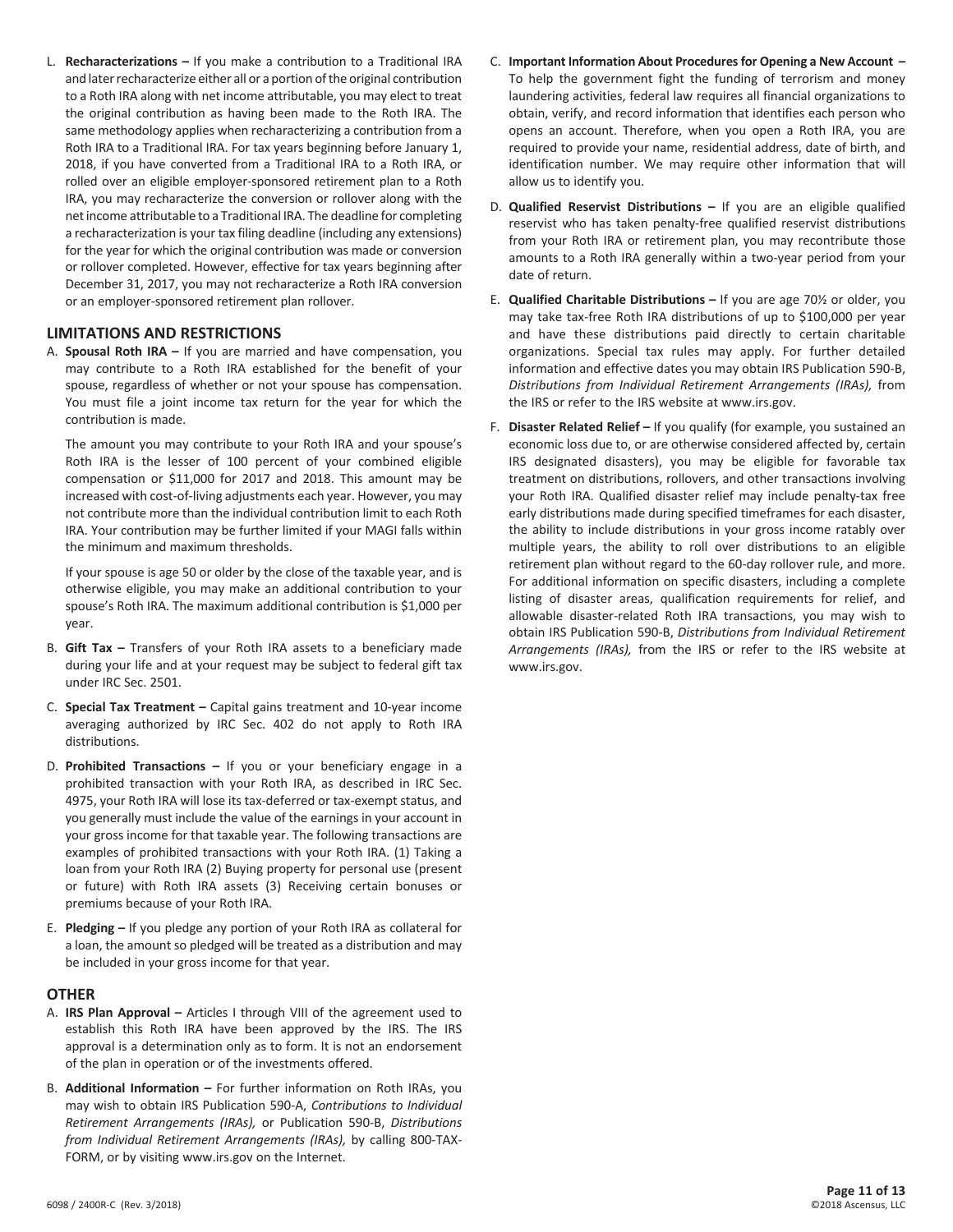# **TRA** FINANCIAL DISCLOSURE<br>The term IRA will be used below to mean Traditional IRA, Roth IRA, and SIMPLE IRA, unless otherwise specified. **FINANCIAL DISCLOSURE**

The financial organization should complete the financial disclosure using Method I, Method II, or Method III. *If the growth of the IRA can reasonably be projected, use either Method I or Method II. The account values projected using Method I or Method II must be reduced by all applicable fees and penalties. If annual fees are assessed, such as an annual service fee, use Method II. If no projection of growth of the IRA can reasonably be shown, use Method III.*

#### **METHOD I Growth can be projected** *(Do not use Method I if an annual fee is charged. Instead, use Method II for financial projections.)*

Your Age on Your Birth Date This Year **Length of Time Deposit (If applicable)** 

The charts below give projections of the value of your IRA by showing the amount available at the end of each year. These projections assume an interest rate of .25%, compounded annually. If you have invested your IRA in a time deposit, a loss-of-earnings penalty may be charged against a withdrawal before maturity. A transaction fee may also apply to your IRA.

The Regular Contribution chart assumes that an annual contribution of \$1,000 is made on the first day of each year. The Rollover, Transfer, or Conversion\* chart assumes that a one-time deposit of \$1,000 is made on the first day of the first year.

*Indicate the projected account value for each of the years, taking into consideration any applicable loss of earnings penalty or other fees assessed if the IRA owner received a distribution at the end of the year for which the projection is being made. First, circle the year-end projected IRA value that is applicable for each of the first five years. Next, circle the applicable IRA value for the years in which the IRA owner will attain ages 60, 65, and 70.* 

| <b>REGULAR CONTRIBUTION</b>                                                                                   | ROLLOVER, TRANSFER, OR CONVERSION*                                                                       |
|---------------------------------------------------------------------------------------------------------------|----------------------------------------------------------------------------------------------------------|
| FINANCIAL PROJECTIONS WITH .25% RATE OF INTEREST                                                              | FINANCIAL PROJECTIONS WITH .25% RATE OF INTEREST                                                         |
| AMT. AFTER                                                                                                    | AMT. AFTER                                                                                               |
| NO.                                                                                                           | NO.                                                                                                      |
| <b>ACCOUNT</b>                                                                                                | <b>ACCOUNT</b>                                                                                           |
| 1 M <sub>O</sub>                                                                                              | 6 MO.                                                                                                    |
| 3 MO                                                                                                          | 1 M <sub>O</sub>                                                                                         |
| 6 MO                                                                                                          | OM F                                                                                                     |
| <b>FEES AND</b>                                                                                               | <b>FEES AND</b>                                                                                          |
| <b>YRS</b>                                                                                                    | VALUE                                                                                                    |
| PENALTY                                                                                                       | PENALTY                                                                                                  |
| VALUE                                                                                                         | <b>YRS</b>                                                                                               |
| PENALTY                                                                                                       | PENALTY                                                                                                  |
| PENALTY                                                                                                       | PENALTY                                                                                                  |
| PENALTIES                                                                                                     | PENALTIES                                                                                                |
| $\overline{1}$                                                                                                | \$1,002.50                                                                                               |
| \$1,002.50                                                                                                    | \$1,002.29                                                                                               |
| \$1,002.29                                                                                                    | 1                                                                                                        |
| \$1,001.87                                                                                                    | \$1,001.87                                                                                               |
| \$1,001.25                                                                                                    | \$1,001.25                                                                                               |
| 2                                                                                                             | 2                                                                                                        |
| 2.007.51                                                                                                      | 1,005.01                                                                                                 |
| 2,007.09                                                                                                      | 1,004.80                                                                                                 |
| 2,006.25                                                                                                      | 1,004.38                                                                                                 |
| 2,005.00                                                                                                      | 1,003.75                                                                                                 |
| 3                                                                                                             | 3                                                                                                        |
| 3,015.03                                                                                                      | 1,007.52                                                                                                 |
| 3,014.40                                                                                                      | 1,007.31                                                                                                 |
| 3,013.14                                                                                                      | 1,006.89                                                                                                 |
| 3,011.26                                                                                                      | 1,006.26                                                                                                 |
| 4                                                                                                             | 4                                                                                                        |
| 4,025.06                                                                                                      | 1,010.04                                                                                                 |
| 4,024.22                                                                                                      | 1,009.83                                                                                                 |
| 4,022.55                                                                                                      | 1,009.41                                                                                                 |
| 4,020.03                                                                                                      | 1,008.78                                                                                                 |
| 5                                                                                                             | 5                                                                                                        |
| 5,037.63                                                                                                      | 1,012.56                                                                                                 |
| 5,036.58                                                                                                      | 1,012.35                                                                                                 |
| 5,034.48                                                                                                      | 1,011.93                                                                                                 |
| 5,031.33                                                                                                      | 1,011.30                                                                                                 |
| 6                                                                                                             | 6                                                                                                        |
| 6,052.72                                                                                                      | 1,015.09                                                                                                 |
| 6,051.46                                                                                                      | 1,014.88                                                                                                 |
| 6,048.94                                                                                                      | 1,014.46                                                                                                 |
| 6,045.15                                                                                                      | 1,013.83                                                                                                 |
| 7                                                                                                             | 1,017.42                                                                                                 |
| 7,070.35                                                                                                      | 1,017.00                                                                                                 |
| 7,065.93                                                                                                      | 7                                                                                                        |
| 7,068.88                                                                                                      | 1,017.63                                                                                                 |
| 7,061.51                                                                                                      | 1,016.36                                                                                                 |
| 8                                                                                                             | 8                                                                                                        |
| 8,090.53                                                                                                      | 1,020.18                                                                                                 |
| 8,088.84                                                                                                      | 1,019.96                                                                                                 |
| 8,085.47                                                                                                      | 1,019.54                                                                                                 |
| 8,080.41                                                                                                      | 1,018.90                                                                                                 |
| 9                                                                                                             | 9                                                                                                        |
| 9,113.25                                                                                                      | 1,022.73                                                                                                 |
| 9,111.35                                                                                                      | 1,022.51                                                                                                 |
| 9,107.56                                                                                                      | 1,022.09                                                                                                 |
| 9,101.86                                                                                                      | 1,021.45                                                                                                 |
| 10                                                                                                            | 10                                                                                                       |
| 10,138.54                                                                                                     | 1,025.28                                                                                                 |
| 10,136.42                                                                                                     | 1,025.07                                                                                                 |
| 10,132.20                                                                                                     | 1,024.64                                                                                                 |
| 10,125.86                                                                                                     | 1,024.00                                                                                                 |
| 11                                                                                                            | 11                                                                                                       |
| 11,166.38                                                                                                     | 1,027.85                                                                                                 |
| 11,164.06                                                                                                     | 1,027.63                                                                                                 |
| 11,159.40                                                                                                     | 1,027.20                                                                                                 |
| 11,152.42                                                                                                     | 1,026.56                                                                                                 |
| 12<br>12,196.80<br>12,194.26<br>12,189.18 12,181.55<br>13<br>13,229.79<br>13,227.03<br>13,221.52<br>13.213.25 | 12<br>1,030.42<br>1,030.20<br>1,029.77<br>1,029.13<br>13<br>1,032.99<br>1,032.78<br>1,032.35<br>1.031.70 |
| 14                                                                                                            | 14                                                                                                       |
| 14,265.37                                                                                                     | 1,035.57                                                                                                 |
| 14,262.39                                                                                                     | 1,035.36                                                                                                 |
| 14,256.45                                                                                                     | 1,034.93                                                                                                 |
| 14,247.53                                                                                                     | 1,034.28                                                                                                 |
| 15                                                                                                            | 15                                                                                                       |
| 15,303.53                                                                                                     | 1,037.95                                                                                                 |
| 15,300.34                                                                                                     | 1,038.16                                                                                                 |
| 15,293.96                                                                                                     | 1,037.51                                                                                                 |
| 15,284.40                                                                                                     | 1,036.87                                                                                                 |
| 16<br>16,344.29 16,340.88<br>16,334.07 16,323.86                                                              | 16<br>1,040.76<br>1,040.54<br>1,040.11<br>1,039.46                                                       |
| 17<br>17,387.65 17,384.03<br>17,376.78 17,365.91<br>18<br>18,433.62 18,429.78<br>18,422.10 18,410.58          | 17<br>1,043.36<br>1,043.14<br>1,042.71<br>1,042.06<br>18<br>1,045.97<br>1,045.75<br>1,045.32<br>1,044.66 |
| 19<br>19,482.20 19,478.14<br>19,470.02 19,457.85                                                              | 19<br>1,048.58<br>1,048.37<br>1,047.93<br>1,047.27                                                       |
| 20                                                                                                            | 20                                                                                                       |
| 20,529.13                                                                                                     | 1,051.21                                                                                                 |
| 20,520.57                                                                                                     | 1,050.99                                                                                                 |
| 20,507.74                                                                                                     | 1,050.55                                                                                                 |
| 20,533.41                                                                                                     | 1,049.89                                                                                                 |
| 21<br>21,587.24 21,582.74<br>21,573.75<br>21,560.26                                                           | 21<br>1,053.83<br>1,053.61<br>1,053.17<br>1,052.52                                                       |
| 22<br>22,643.71 22,638.99<br>22,629.56 22,615.40<br>23<br>23,702.82 23,697.88<br>23,688.00 23,673.19          | 22<br>1,056.25<br>1,055.81<br>1,056.47<br>1,055.15<br>23<br>1,059.11<br>1,058.89<br>1,058.45<br>1,057.79 |
| 24                                                                                                            | 24                                                                                                       |
| 24,764.57                                                                                                     | 1,061.76                                                                                                 |
| 24,759.42                                                                                                     | 1,061.54                                                                                                 |
| 24,749.10                                                                                                     | 1,061.09                                                                                                 |
| 24,733.62                                                                                                     | 1,060.43                                                                                                 |
| 25                                                                                                            | 25                                                                                                       |
| 25,828.99                                                                                                     | 1,064.41                                                                                                 |
| 25,812.84                                                                                                     | 1,064.19                                                                                                 |
| 25,796.70                                                                                                     | 1,063.75                                                                                                 |
| 25,823.61                                                                                                     | 1,063.08                                                                                                 |
| 26<br>26,896.06 26,890.46<br>26,879.25<br>26,862.44                                                           | 26<br>1,067.07<br>1,066.85<br>1,066.41<br>1,065.74                                                       |
| 27<br>27,965.80 27,959.97<br>27,948.32 27,930.84<br>28<br>29,038.21 29,032.16 29,020.06 29,001.92             | 27<br>1,069.74<br>1,069.52<br>1,069.07<br>1,068.40<br>28<br>1,072.41<br>1,072.19<br>1,071.74<br>1,071.07 |
| 29<br>30,107.04<br>30,094.49 30,075.67<br>30,113.31                                                           | 29<br>1,075.10<br>1,074.87<br>1,074.42<br>1,073.75                                                       |
| 30                                                                                                            | 30                                                                                                       |
| 31,184.59                                                                                                     | 1,077.78                                                                                                 |
| 31,171.60                                                                                                     | 1,077.56                                                                                                 |
| 31,152.10                                                                                                     | 1,077.11                                                                                                 |
| 31,191.09                                                                                                     | 1,076.44                                                                                                 |
| 31                                                                                                            | 31                                                                                                       |
| 32,271.57                                                                                                     | 1,080.48                                                                                                 |
| 32,264.85                                                                                                     | 1,080.25                                                                                                 |
| 32,251.40                                                                                                     | 1,079.80                                                                                                 |
| 32,231.23                                                                                                     | 1,079.13                                                                                                 |
| 32<br>33,354.75<br>33,347.80<br>33,333.90 33,313.06<br>34,440.64<br>33<br>34,433.46<br>34,419.11<br>34,397.58 | 32<br>1,083.18<br>1,082.95<br>1,082.50<br>1,081.82<br>33<br>1,085.66<br>1,085.89<br>1,085.21<br>1,084.53 |
| 34                                                                                                            | 34                                                                                                       |
| 35.529.24                                                                                                     | 1,088.60                                                                                                 |
| 35,521.84                                                                                                     | 1,088.37                                                                                                 |
| 35,507.03                                                                                                     | 1,087.92                                                                                                 |
| 35.484.83                                                                                                     | 1.087.24                                                                                                 |
| 35                                                                                                            | 35                                                                                                       |
| 36,612.93                                                                                                     | 1,091.32                                                                                                 |
| 36,597.67                                                                                                     | 1,091.10                                                                                                 |
| 36,574.78                                                                                                     | 1,090.64                                                                                                 |
| 36,620.56                                                                                                     | 1,089.96                                                                                                 |
| 36                                                                                                            | 36                                                                                                       |
| 37,714.61                                                                                                     | 1,093.82                                                                                                 |
| 37,706.75                                                                                                     | 1,094.05                                                                                                 |
| 37,691.04                                                                                                     | 1,093.37                                                                                                 |
| 37,667.47                                                                                                     | 1,092.68                                                                                                 |
| 38,787.14<br>37<br>38,811.40<br>38,803.31<br>38,762.88<br>38<br>39,910.93 39,902.61<br>39,885.98 39,861.04    | 37<br>1,096.79<br>1,096.56<br>1,096.10<br>1,095.42<br>38<br>1,099.53<br>1,099.30<br>1,098.84<br>1,098.15 |
| 39<br>41,013.20 41,004.66<br>40,987.57 40,961.94                                                              | 39<br>1,102.28<br>1,102.05<br>1,101.59<br>1,100.90                                                       |
| 40                                                                                                            | 40                                                                                                       |
| 42,118.24                                                                                                     | 1,105.03                                                                                                 |
| 42,109.46                                                                                                     | 1,104.80                                                                                                 |
| 42,091.91                                                                                                     | 1,104.34                                                                                                 |
| 42,065.59                                                                                                     | 1,103.65                                                                                                 |
| 41                                                                                                            | 41                                                                                                       |
| 43,217.03                                                                                                     | 1,107.56                                                                                                 |
| 43,199.02                                                                                                     | 1,107.80                                                                                                 |
| 43,226.03                                                                                                     | 1,107.10                                                                                                 |
| 43,172.00                                                                                                     | 1,106.41                                                                                                 |
| 42<br>44,336.60 44,327.36<br>44,308.89 44,281.18<br>43<br>45,449.94<br>45,440.47<br>45,421.53 45,393.13       | 42<br>1,110.57<br>1,110.33<br>1,109.87<br>1,109.18<br>43<br>1,113.34<br>1,113.11<br>1,112.65<br>1,111.95 |
| 44                                                                                                            | 44                                                                                                       |
| 46,566.06                                                                                                     | 1,116.12                                                                                                 |
| 46,556.36                                                                                                     | 1,115.89                                                                                                 |
| 46,536.96                                                                                                     | 1,115.43                                                                                                 |
| 46,507.86                                                                                                     | 1,114.73                                                                                                 |
| 45<br>47,675.04<br>47,655.18 47,625.37<br>47,684.98                                                           | 45<br>1,118.92<br>1,118.68<br>1,118.22<br>1,117.52                                                       |
| 46                                                                                                            | 1,121.71                                                                                                 |
| 48,806.69                                                                                                     | 46                                                                                                       |
| 48,796.52                                                                                                     | 1,121.48                                                                                                 |
| 48,776.19                                                                                                     | 1,121.01                                                                                                 |
| 48,745.68                                                                                                     | 1,120.31                                                                                                 |
| 47<br>49,931.21<br>49,920.81<br>49,900.00 49,868.79<br>48<br>51,058.54 51,047.90<br>51,026.62 50,994.71       | 47<br>1,124.52<br>1,124.28<br>1,123.81<br>1,123.11<br>48<br>1,127.33<br>1,127.09<br>1,126.62<br>1,125.92 |
| 49<br>52,188.68 52,177.81<br>52,156.06 52,123.45                                                              | 49<br>1,130.15<br>1,129.91<br>1,129.44<br>1,128.73                                                       |
| 50<br>53,321.65 53,310.55<br>53,288.33 53,255.00                                                              | 50<br>1,132.97<br>1,132.74<br>1,132.26<br>1,131.56                                                       |
| 51                                                                                                            | 51                                                                                                       |
| 54,457.46                                                                                                     | 1,135.80                                                                                                 |
| 54,446.11                                                                                                     | 1,135.57                                                                                                 |
| 54,423.42                                                                                                     | 1,135.09                                                                                                 |
| 54,389.39                                                                                                     | 1,134.38                                                                                                 |
| 52                                                                                                            | 52                                                                                                       |
| 55,596.10                                                                                                     | 1,138.64                                                                                                 |
| 55,584.52                                                                                                     | 1,138.41                                                                                                 |
| 55,561.35                                                                                                     | 1,137.93                                                                                                 |
| 55,526.61                                                                                                     | 1,137.22                                                                                                 |
| 53                                                                                                            | 53                                                                                                       |
| 56,737.59                                                                                                     | 1,141.49                                                                                                 |
| 56,725.77                                                                                                     | 1,141.25                                                                                                 |
| 56,702.13                                                                                                     | 1,140.78                                                                                                 |
| 56,666.67                                                                                                     | 1,140.06                                                                                                 |
| 54<br>57,881.94<br>57,869.88<br>57,845.76 57,809.58                                                           | 54<br>1,144.34<br>1,144.11<br>1,143.63<br>1,142.91                                                       |
| 55                                                                                                            | 55                                                                                                       |
| 59.029.14                                                                                                     | 1,147.20                                                                                                 |
| 59,016.84                                                                                                     | 1,146.97                                                                                                 |
| 58,992.25                                                                                                     | 1,146.49                                                                                                 |
| 58,955.35                                                                                                     | 1.145.77                                                                                                 |
| 56<br>60,179.21<br>60,166.68<br>60,141.60 60,103.99<br>57                                                     | 56<br>1,150.07<br>1,149.83<br>1,149.35<br>1,148.64<br>57                                                 |
| 61,332.16<br>61,319.38<br>61,293.83<br>61,255.50<br>58<br>62,487.99 62,474.97<br>62,448.94 62,409.88          | 1,152.95<br>1,152.71<br>1,152.23<br>1,151.51<br>58<br>1,155.83<br>1,155.59<br>1,155.11<br>1,154.39       |
| 59<br>63,646.71 63,633.45<br>63,606.93 63,567.15                                                              | 59<br>1,158.72<br>1,157.27<br>1,158.48<br>1,158.00                                                       |
| 60<br>64,808.33 64,794.83<br>64,767.82 64,727.32                                                              | 60<br>1,161.62<br>1,161.37<br>1,160.89<br>1,160.16                                                       |
| 65,972.85 65,959.11<br>65,931.62 65,890.38<br>61<br>62                                                        | 61<br>1,164.52<br>1,164.28<br>1,163.79<br>1,163.07<br>62<br>1,167.19<br>1,166.70                         |
| 67,140.28 67,126.29 67,098.32                                                                                 | 1,167.43                                                                                                 |
| 67,056.36                                                                                                     | 1,165.97                                                                                                 |

#### **ADDITIONAL FINANCIAL DISCLOSURE INFORMATION**

The account values shown are projections based on many assumptions. They are not guaranteed, but depend upon many factors, including the interest rates and terms of future funding instruments.

We may charge you fees in connection with your IRA. If we do not charge these fees now, we may do so in the future after giving you notice. If you do not pay these fees separately, they may be paid from the assets of your IRA.

#### **CURRENT FEES**

| $\overline{\phantom{a}}$                                                                                                                                                                                                                                                                                  |
|-----------------------------------------------------------------------------------------------------------------------------------------------------------------------------------------------------------------------------------------------------------------------------------------------------------|
| $\frac{1}{2}$ , $\frac{1}{2}$ , $\frac{1}{2}$ , $\frac{1}{2}$ , $\frac{1}{2}$ , $\frac{1}{2}$ , $\frac{1}{2}$ , $\frac{1}{2}$ , $\frac{1}{2}$ , $\frac{1}{2}$ , $\frac{1}{2}$ , $\frac{1}{2}$ , $\frac{1}{2}$ , $\frac{1}{2}$ , $\frac{1}{2}$ , $\frac{1}{2}$ , $\frac{1}{2}$ , $\frac{1}{2}$ , $\frac{1$ |
|                                                                                                                                                                                                                                                                                                           |
|                                                                                                                                                                                                                                                                                                           |